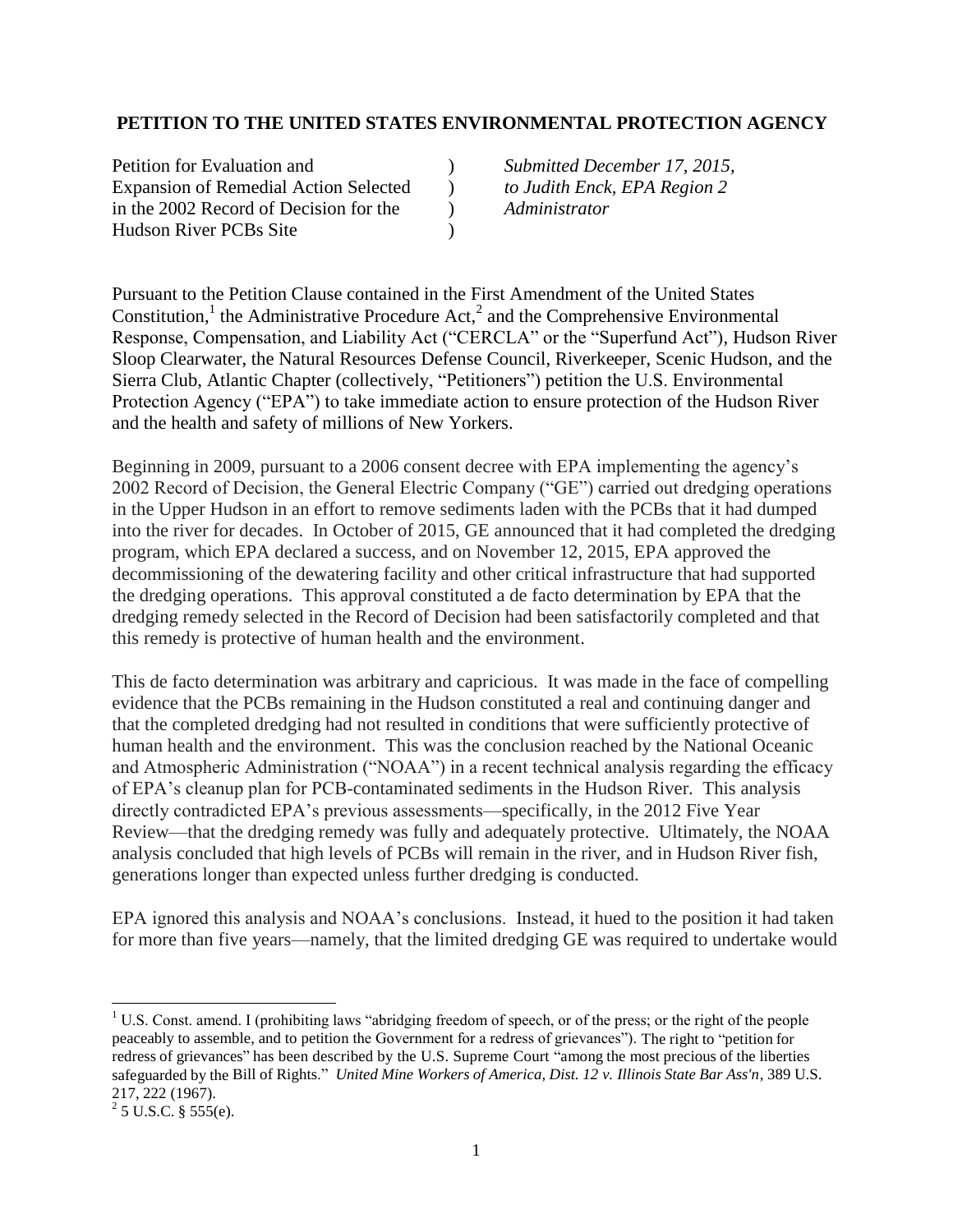still be sufficient to timely achieve the remedial health and safety targets. With this position in mind, the agency blessed the termination of the dredging program, labeling it a "success."

In this and in other respects described below, EPA also violated its non-discretionary duty under CERCLA to ensure that selected remedies are protective of human health and the environment which includes a responsibility to consider substantial new evidence bearing on the issue. As matters stand now, the agency's de facto approval of the termination of the GE dredging program and its refusal to order additional dredging cannot be sustained.

However, EPA has recently signaled that it may revisit its conclusions by undertaking an accelerated five-year review. Given the agency's history of unwillingness to analyze critical new information bearing on the sufficiency of the remedy, Petitioners have serious concerns as to whether any review at this point would be truly objective. Still, such a review would give EPA an opportunity to take corrective action by undertaking a comprehensive, in-depth evaluation of the dredging remedy that is capable of assessing whether it is truly protective. This evaluation, at a minimum, must include full consideration of the NOAA analysis, other concerns raised by the Trustees and the public, and the issues raised herein. Additionally, EPA must also give serious consideration to new scientific research demonstrating the potential human health harms posed by chronic exposure to airborne forms of PCBs—an exposure pathway specifically not addressed by EPA's current remedy—as well as recent evidence of the failure of longstanding fish consumption advisories to protect human health in the interim.

The review must be transparent, thorough, and inclusive, with ample provision for meaningful participation by interested agencies and the public. Moreover, to the extent that this evaluation demonstrates the selected remedy will not meet EPA-established targets for human health and safety within the requisite timeframes, EPA must take all appropriate action—including expansion of the dredging remedy—to protect human health and the environment.

# **IDENTITY AND INTEREST OF PETITIONERS**

Petitioners are a group of five not-for-profit environmental organizations, all of which have a strong connection to New York's environment and the Hudson River. They include the Hudson River Sloop Clearwater, Natural Resources Defense Council, Riverkeeper, Scenic Hudson, and the Sierra Club, Atlantic Chapter. Each of these organizations has a long-standing interest in the health and ecological well-being of the Hudson River, including an interest in ridding the River of PCB contamination. Petitioners' respective statements of interest are included in Exhibit A to this Petition.

# **BACKGROUND**

## **I. PCBs in the Hudson River Pose a Significant Threat to Human and Animal Health**

Polychlorinated Biphenyls ("PCBs") are manmade, bioaccumulative persistent-organicpollutants that are known to cause a wide variety of adverse health effects. As EPA states: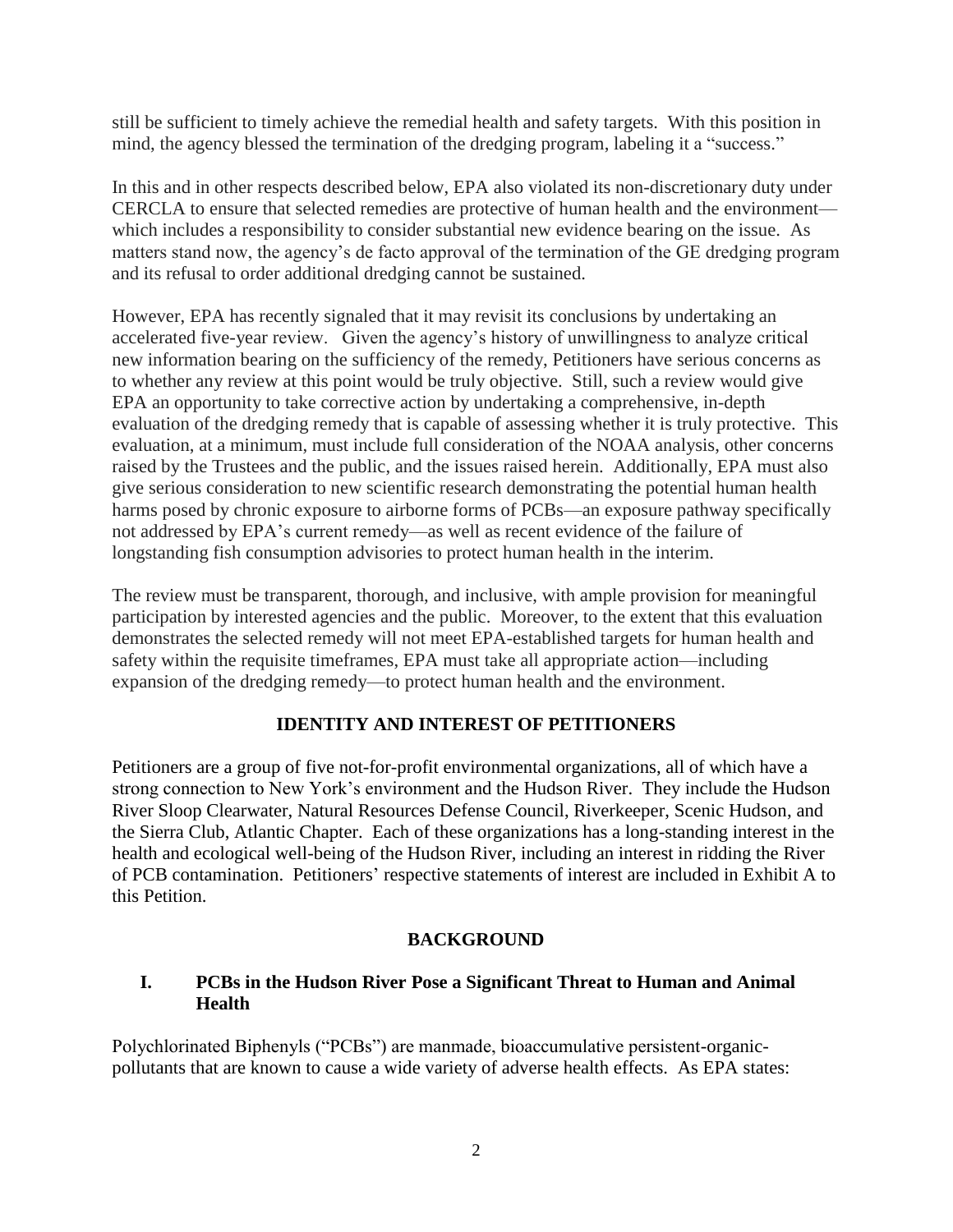PCBs have been shown to cause cancer in animals. PCBs have also been shown to cause a number of serious non-cancer health effects in animals, including effects on the immune system, reproductive system, nervous system, endocrine system and other health effects. Studies in humans provide supportive evidence for potential carcinogenic and non-carcinogenic effects of PCBs.<sup>3</sup>

Exposures to PCBs can occur through consuming contaminated food or water, direct skin contact, or breathing contaminated air.<sup>4</sup> Non-cancer risks from exposure to PCBs likely include, among others: dermal and ocular lesions; liver and kidney disorders; reduced birth weight, conception rates, and live birth rates; persistent and significant deficits in neurological development, including visual recognition, short-term memory and learning; and developmental problems due to interference with thyroid hormone levels.<sup>5</sup>

Because PCBs do not readily break down in the environment and accumulate in animal fat and other tissue when ingested, PCB contamination of river sediments can spread throughout the food chain from low level river bottom fauna to fish, birds, and land animals (including, of course, humans).<sup>6</sup>

As recent anglers surveys have shown, consumption of fish from the Hudson River remains a major health concern for New Yorkers, despite the existence of longstanding New York Department of Health ("NYSDOH") fish consumption advisories. In 2012, for example, the Cornell Cooperative Extension performed a survey of over 300 anglers, finding that approximately 11% of those surveyed ate Hudson River fish.<sup>7</sup> In 2013, NYSDOH presented preliminary results of its own angler survey showing even higher consumption percentages (near 50%), also noting that awareness of fish consumption advisories in the more populated and linguistically diverse Lower Hudson was about half of what it was in the Mid and Upper Hudson regions. 8

Further, within the last decade, a growing body of research has highlighted the severity of the potential risks from "volatilized" or airborne PCBs, which have been associated with certain chronic illnesses—such as cancer, cardiovascular disease, hypertension, and diabetes—even at relatively low levels.<sup>9</sup>

<sup>4</sup> EPA, *Polychlorinated Biphenyls (PCBs)*, CAS Number 1336-36-3, *available at* [http://www3.epa.gov/epawaste/hazard/wastemin/minimize/factshts/pcb-fs.pdf.](http://www3.epa.gov/epawaste/hazard/wastemin/minimize/factshts/pcb-fs.pdf)

l

<sup>&</sup>lt;sup>3</sup> EPA, Health Effects of PCBs (accessed Dec. 16, 2015) [hereinafter "Health Effects of PCBs"] [http://www.epa.gov/epawaste/hazard/tsd/pcbs/pubs/effects.htm.](http://www.epa.gov/epawaste/hazard/tsd/pcbs/pubs/effects.htm)

<sup>5</sup> *See* Health Effects of PCBs.

<sup>6</sup> *See* EPA, Polychlorinated Biphenyls (accessed Dec. 16, 2015) *available at*  [http://www3.epa.gov/epawaste/hazard/tsd/pcbs/about.htm.](http://www3.epa.gov/epawaste/hazard/tsd/pcbs/about.htm)

<sup>7</sup> *See* NYSDOH, *Hudson River Fish Advisory Outreach Project Update*, 5 (Sep. 19, 2013), *available at* [http://www.hudsoncag.ene.com/files/Hudson%20Fish%20Health%20Advice%20Outreach%20091913.pdf.](http://www.hudsoncag.ene.com/files/Hudson%20Fish%20Health%20Advice%20Outreach%20091913.pdf)

<sup>8</sup> *See Id.* at 6, 20; Hudson River PCBs Community Advisory Group, *Hudson CAG Meeting Summary*, 5-6 (Sep. 19, 2013), *available at* [http://www.hudsoncag.ene.com/files/Final%20Meeting%20Summary\\_Sept192013.pdf.](http://www.hudsoncag.ene.com/files/Final%20Meeting%20Summary_Sept192013.pdf)

<sup>9</sup> *See* M. Kouznetsova et al., *Increased Rate of Hospitalization for Diabetes and Residential Proximity of Hazardous Waste Sites*, 115(1) Envtl. Health Perspectives 75 (Jan. 2007); Alexander Sergeev & David Carpenter, *Hospitalization Rates for Coronary Heart Disease in Relation to Residence Near Areas Contaminated with Persistent Organic Pollutants and Other Pollutants*, 113(6) Envtl. Health Perspectives 756 (Jun. 2005).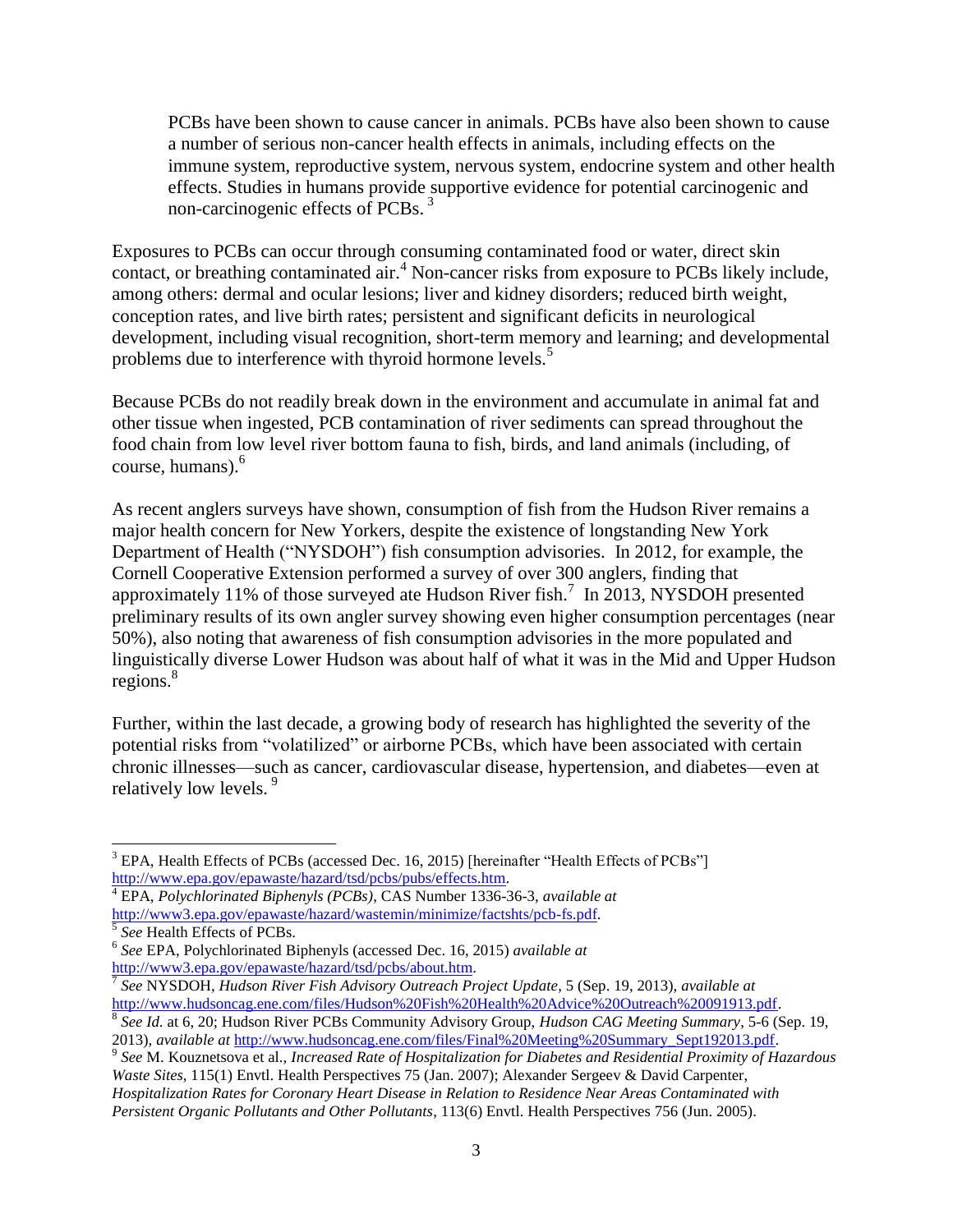### **II. EPA Determines that the Removal of PCB-Contaminated Sediments in the Hudson River Is Necessary to Protect Human Health and the Environment**

Between 1946 and 1976, GE dumped millions of pounds of PCBs into the Hudson River from two manufacturing plants located in Fort Edward and Hudson Falls, New York. Because of the resulting pollution, EPA declared a nearly 200-mile stretch of the river—from roughly 40 miles north of Albany to the Battery in New York City—a federal Superfund site in 1984. The site was, and remains, one of the largest in the country.

Given its sheer size, EPA divided the Hudson River Superfund Site into separate parts or "operable units" for the purpose of developing a remedial plan for each distinct unit. The focus of this Petition is the remedial plan for Operable Unit 2, which targets contaminated sediments located within the river. $10$ 

In 2002, EPA issued its Record of Decision ("ROD") for Operable Unit 2 regarding the need and feasibility of action to address contaminated river sediments.<sup>11</sup> In it, EPA concluded that active remediation was "necessary to protect the public health or welfare and the environment" due to the "health hazards associated with human ingestion of [Hudson River] fish, as well as the ecological risks associated with ingestion of fish by birds, fish and mammals."<sup>12</sup>

To address these hazards, the ROD established site-specific remedial action objectives for remediation of in-river sediments ("RAOs"), also setting defined numeric performance targets known as preliminary remediation goals ("Remediation Goals") for acceptable levels of PCBs in fish.<sup>13</sup> The ultimate numeric goal was  $0.05$  mg/kg of PCBs in fish fillet—a level at which it was expected that an adult could eat a half-pound meal a week safely.<sup>14</sup> The ROD additionally set interim Remediation Goals of 0.2 mg/kg (one meal every month) and 0.4 mg/kg (one meal every two months). <sup>15</sup> For the protection of Hudson River wildlife that also consume fish, such as mink and otter, similar Remediation Goals were established. 16

In addition to fish-related targets, the RAOs also called for: (1) the reduction of PCB levels in sediment in order to meet the applicable or relevant and appropriate requirements ("Applicable

l <sup>10</sup> Other operable units include: Operable Unit 1 (1984 ROD remedy for Remnant Deposits 2-5); Operable Unit 3 (1999 EPA removal of 4,400 tons of contaminated sediments from Rodger's Island); and Operable Unit 4 (yet to be determined remedy for remediation of floodplains). EPA, *First Five-Year Review Report for Hudson River PCBs Superfund Site*, 1 (Jun. 1, 2012) [hereinafter "FYR"] *available at* [http://www3.epa.gov/hudson/pdf/Hudson-River-](http://www3.epa.gov/hudson/pdf/Hudson-River-FYR-6-2012.pdf)[FYR-6-2012.pdf.](http://www3.epa.gov/hudson/pdf/Hudson-River-FYR-6-2012.pdf)

<sup>11</sup> EPA, *Hudson River PCBs Site, New York: Record of Decision* (Feb. 2002) [hereinafter "ROD"] *available at*  [http://www.epa.gov/hudson/RecordofDecision-text.pdf.](http://www.epa.gov/hudson/RecordofDecision-text.pdf)

 $\overline{^{12}$  *Id.* at 49.

 $^{13}$  *Id.* at 50.

<sup>14</sup> *Id.*  $^{15}$  *Id.* 

<sup>&</sup>lt;sup>16</sup> *Id.* For river otter, "the piscivorous mammal calculated to be at greatest risk from PCBs at the Site," the riskbased PRG was set at 0.3 to 0.03 mg/kg of PCBs in largemouth bass. For mink, another species known to be sensitive to PCBs, the target range was from 0.7 to 0.07 mg/kg of PCBs in spottail shiner. Other species were considered, but no target ranges were specified as it was determined that they were "at less risk than the river otter." *Id.* The ROD also set a goal of "[r]educ[ing] the inventory (mass) of PCBs in sediments that are or may be bioavailable." *Id.* at 51.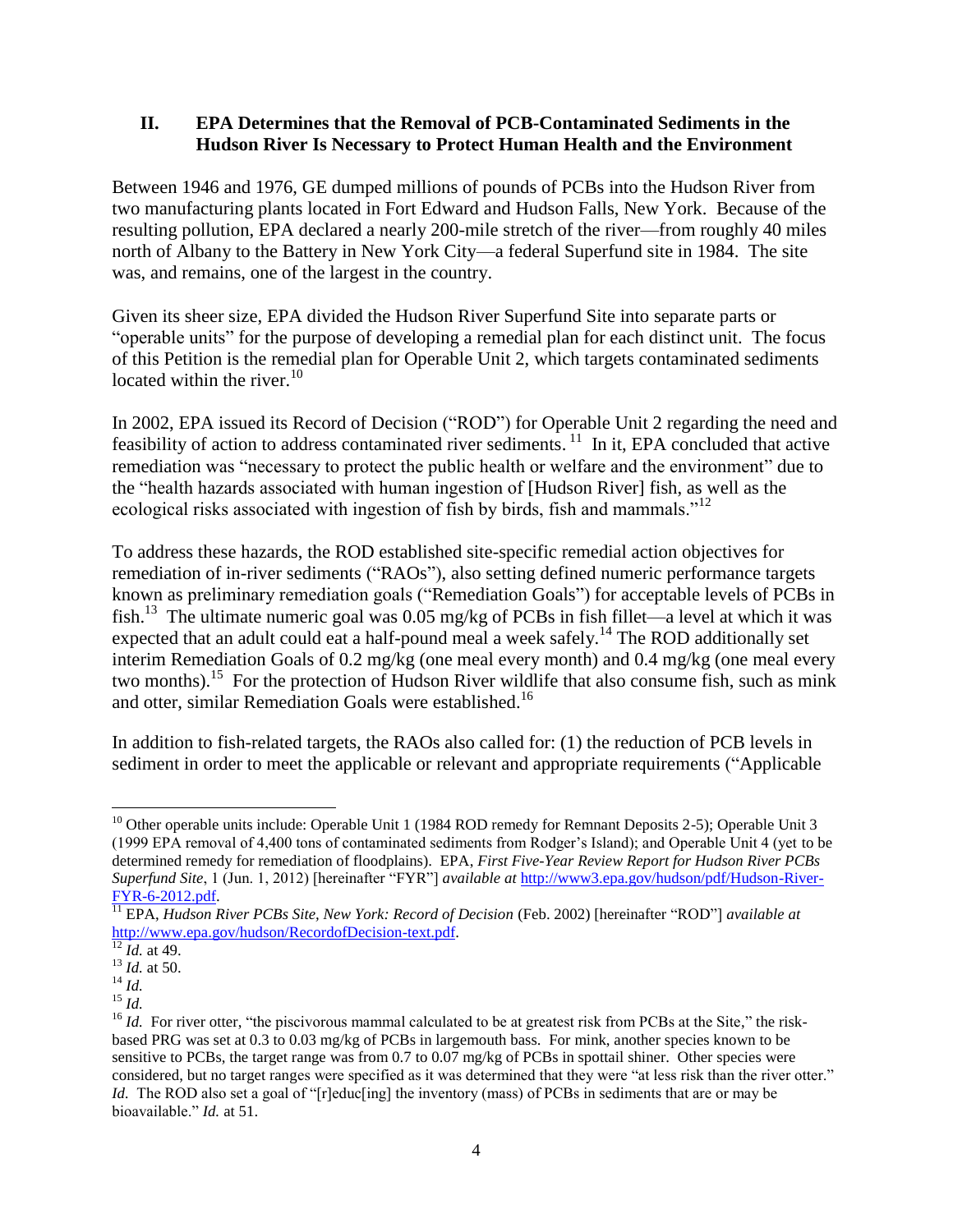Requirements") for surface water;  $^{17}$  and (2) the minimization of the long-term flow of PCBs that daily run over the Federal Dam in Troy, NY and down through the Lower Hudson River. The RAOs did not, however, include any targets for air quality because of EPA's finding at the time that "[a]ir exposure was not expected to present a significant risk to human health."<sup>18</sup>

In order to accomplish the RAOs, the ROD evaluated five remedial alternatives—two non-active remedies and three active remedies. The non-active remedies considered were a "no action" alternative and a "monitored natural attenuation" ("Natural Attenuation") alternative, the latter of which assumed some future control of the PCBs then still entering the Hudson ecosystem from the contaminated plant sites. The active remedies proposed capping and/or dredging of contaminated sediments, followed by natural attenuation,<sup>19</sup> but only as applied to the northernmost forty miles of the Superfund site—from the plant sites to the Federal Dam in Troy (the "Upper Hudson River"). The roughly 150 miles of the Hudson Superfund Site below Troy, designated as the "Lower Hudson River," was "not . . . identified for active remediation" on the assumption that active remediation in the Upper Hudson would sufficiently "reduce[] risks to humans and ecological receptors living in and near the Lower Hudson River.<sup>20</sup>

All three active remedial alternatives outlined in the ROD (two calling for dredging and one for capping) divided the Upper Hudson into three distinct sections of unequal length—River Sections 1 and 2 (approximately 10 miles in length combined) and River Section 3 (approximately 30 miles in length)—with varying cleanup standards for each triggered by the amount of " $Tri^{22}$  PCBs found in surface sediment.<sup>22</sup> The major animating principle behind all three active alternatives was simple: remove or sequester enough PCBs in surface sediments, so the PCBs would no longer get into the water column or the food chain where they would harm people and wildlife.

l

<sup>&</sup>lt;sup>17</sup> For the Hudson River site the federal Applicable Requirements are: 0.5  $\mu$ g/L total PCBs for drinking water (maximum contaminant level under the Safe Drinking Water Act); 1 ng/L for the Ambient Water Quality Criterion; and 0.014 µg/L for the criteria continuous concentration Federal Water Quality Criterion in freshwater and 0.03 µg/L in saltwater. The New York State Applicable Requirements are: 0.09 µg/L total PCBs for protection of human health and drinking water sources; and  $0.12$  ng/L for protection of wildlife; 0.001 ng/L for the protection of the health of human consumers of fish. ROD at 50-51.

<sup>&</sup>lt;sup>18</sup> *Id.* at 26. As explained above, new scientific studies on the potential harms from chronic exposure to lowerchlorinated forms of PCBs undermine this conclusion.

<sup>19</sup> *Id.* at 56-62.

<sup>20</sup> *Id.* at 2.

<sup>&</sup>lt;sup>21</sup> The remedial alternatives discussed in the ROD target "Tri+" PCBs, defined as PCB molecules with 3 to 10 chlorine atoms, based upon the finding that "that the Tri+ PCB concentration ranged from 98 to 100 percent of the total PCB concentration in fish collected." *Id.* at 24, n. 1. Total PCB levels in the Upper Hudson, however, were roughly 2-4 times higher than the Tri+ levels. *See* Jay Field et al., *Hudson River Remedy: Unremediated PCBs and the Implications for Restoration* (2011) [hereinafter "Unremediated PCBs Trustee Poster"], *available at* [http://www.fws.gov/contaminants/restorationplans/HudsonRiver/docs/Battelle1\\_Field.final1.pdf.](http://www.fws.gov/contaminants/restorationplans/HudsonRiver/docs/Battelle1_Field.final1.pdf)

 $\frac{22}{22}$  For example, the "REM 3/10/Select" alternative—which EPA ultimately selected—called for the dredging and removal of contaminated sediments: in areas in River Section 1 with a surface concentration of greater than  $\frac{3}{9}$  g/m<sup>2</sup> of "Tri+" PCBs; in areas in River Section 2 with a surface concentration more than 10  $g/m^2$  of Tri+ PCBs; and in select "hot spots" in River Section 3. Similarly, the "CAP 3/10/Select" remedy called for capping of those same sediments respectively, and the "REM 0/0/3" remedy called for removal of contaminated sediments in River Sections 1, 2, and 3 in areas with surface concentrations of Tri+ PCBs of greater than 0 g/m<sup>2</sup>, 0 g/m<sup>2</sup>, and 3 g/m<sup>2</sup>, respectively. *See* ROD at 56-62.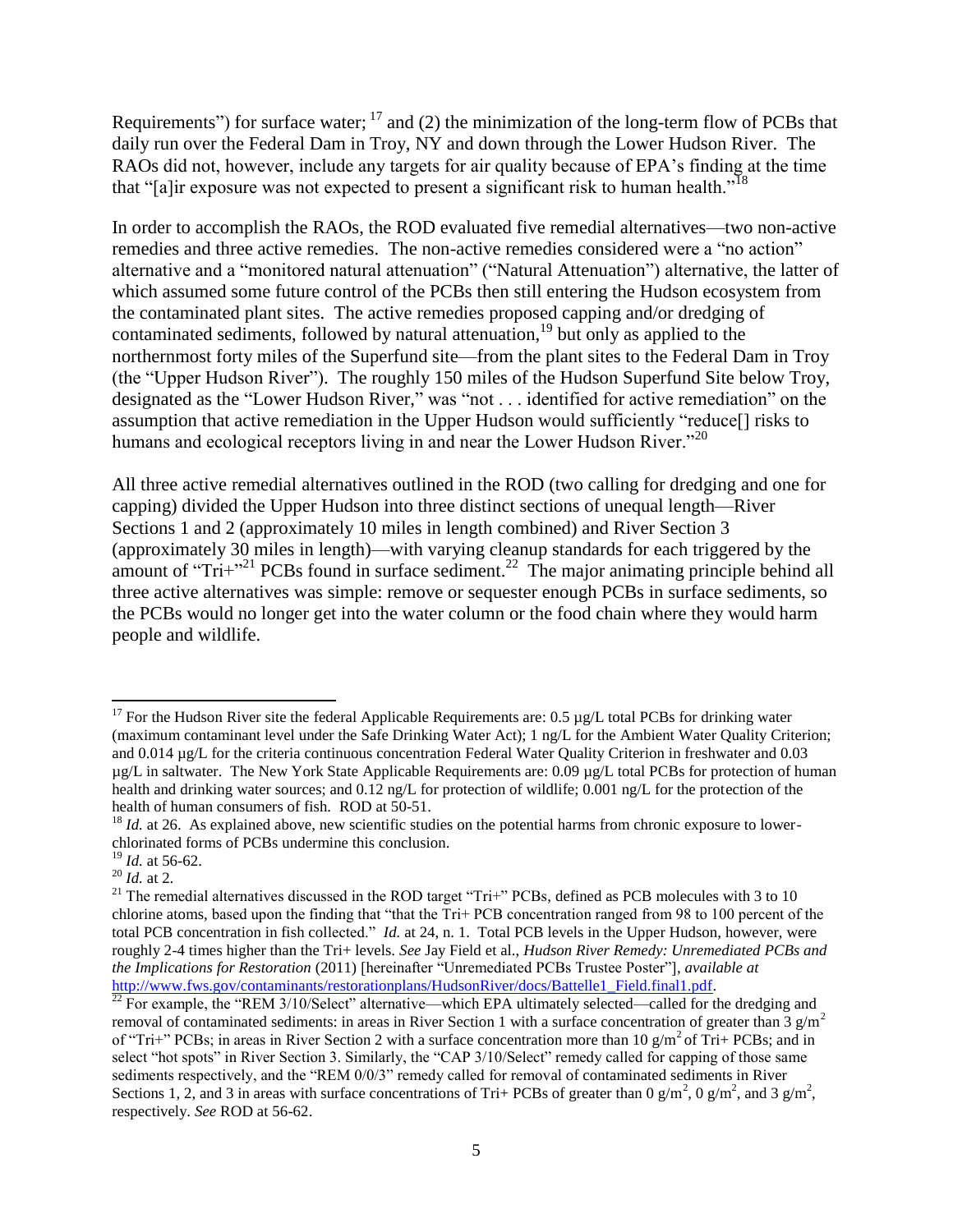Since consumption of fish was the major exposure pathway of concern, the ROD acknowledged that "[t]he time to reach target PCB concentrations in fish was a *primary factor* in comparing remedial alternatives."<sup>23</sup> Although EPA recognized the limited interim protection provided by longstanding NYSDOH fish consumption advisories, $^{24}$  it also found that these "controls do not protect ecological receptors."<sup>25</sup> Further, it found that "human health risk reduction relies on *knowledge of and voluntary compliance with* the consumption advisories and fishing restrictions," having earlier recognized that "fish consumption advisories are not fully protective of human health due to gaps in compliance." <sup>26</sup> Accordingly, expeditious reduction of PCBs in fish was critical to selection of the remedy and in ensuring the protection of human health and the environment.

Indeed, timing was a key factor in EPA's rejection of the non-active alternatives as not sufficiently protective. Relying on computer models designed to predict the short-and-long-term concentrations of PCBs in Hudson River sediment, water, and fish, <sup>27</sup> the agency concluded that the No Action and Natural Attenuation remedial alternatives were "not sufficiently protective of human health and the environment" because: (1) the Natural Attenuation alternative would "*take at least twenty years longer than the selected remedy* to reach target levels in fish tissue in River Sections 1 and 2;" and (2) both non-active alternatives would not sufficiently remedy the "unacceptably elevated" levels of PCBs in the Upper Hudson as well as "the continued degradation of the sediments and surface water quality . . . *for at least several decades longer* than any of the active remedial alternatives."<sup>28</sup>

In contrast, EPA found that all of the active remedial alternatives were "substantially more protective," primarily because of "the shorter time required to reach fish PCB target levels under those alternatives.<sup> $29$ </sup> While the agency found all three active remedies to be sufficiently

 $\overline{\phantom{a}}$ 

 $^{29}$  ROD at 104.

<sup>&</sup>lt;sup>23</sup> *Id.* at 66 (emphasis added).

<sup>&</sup>lt;sup>24</sup> The Department of Health advisories caution that all children under 15 and women under 50 should never eat any fish from any section of the river, and that no one should ever eat fish from the Upper Hudson. Men over 15 and women over 50 are advised that they may safely eat some select species of fish in the Mid and Lower Hudson on a occasional basis. NYSDOH, *Hudson River: Health Advice on Eating Fish You Catch*, 6-12 (undated), *available at* [https://www.health.ny.gov/publications/2794.pdf.](https://www.health.ny.gov/publications/2794.pdf)

 $25$  ROD at 104.

<sup>26</sup> *Id*.; EPA, *Hudson River PCBs Reassessment RI/FS Phase 3 Report: Feasibility Study* (Dec. 2000) (emphasis added), *available at* [http://www3.epa.gov/hudson/fs000001.pdf.](http://www3.epa.gov/hudson/fs000001.pdf)

<sup>&</sup>lt;sup>27</sup> ROD at 26. EPA predictions for PCB fish tissue reduction timeframes were the product of a series of interconnected modeling efforts. The "backbone" of these efforts was the Upper Hudson River Toxic Chemical Model ("HUDTOX"), which "forecasted PCB concentrations in water and sediment" in the Upper Hudson River. EPA, *Revised Baseline Modeling Report*, ES-2 (Jan. 2000) *available at* [http://www3.epa.gov/hudson/rbmr-bk1&2](http://www3.epa.gov/hudson/rbmr-bk1&2-chpt1-5.pdf) [chpt1-5.pdf.](http://www3.epa.gov/hudson/rbmr-bk1&2-chpt1-5.pdf) Outputs from HUDTOX were used as inputs in a number of bioaccumulation models, including the FISHRAND model, which ultimately predicted long-term trends in PCB fish tissue concentrations under the various remedial alternatives. *Id.* at ES-2 to ES-3.

 $^{28}$  ROD at 102, 108 (emphasis added). It is not explicit in the ROD what years EPA predicted each of the remedies would commence and end. EPA does note, however, that both the CAP 3/10/Select and REM 3/10/Select remedies would take 6 years to complete, and that 2011 would be "the year following the completion of dredging" for the CAP 3/10/Select remedy. ROD at 75, 82. Confusingly, however, the ROD states that all three active remedial alternatives would achieve the 0.4 mg/kg target "within 5 years of completion of dredging (before or by 2013)," ROD at 103, and the FYR notes that "2012 [is] the year after completion of the remedy as simulated by the model." FYR at 28. For the purposes of this petition, it is assumed that EPA predicted 2010 as the year that dredging under the REM 3/10/Select remedy would be completed.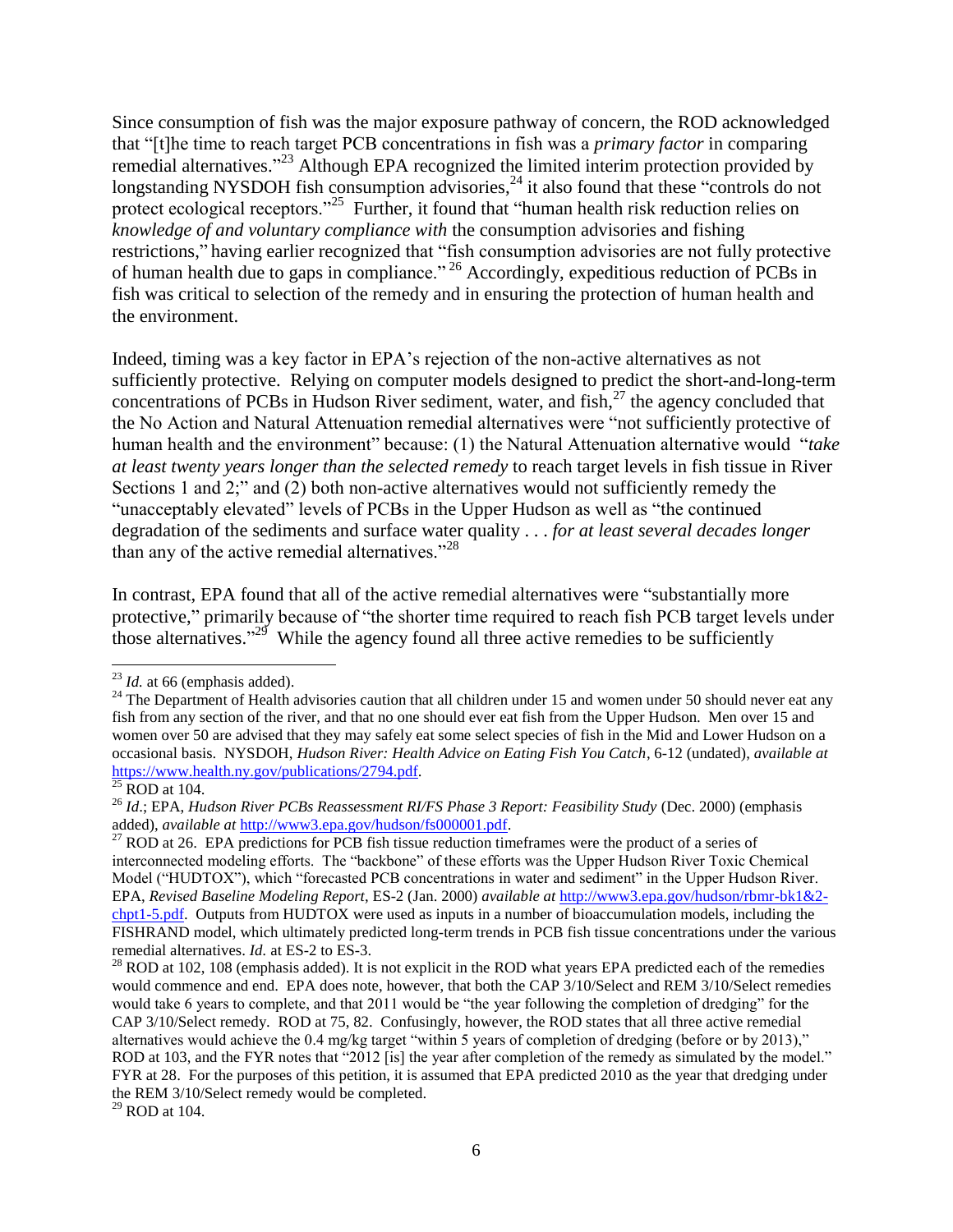protective, it ultimately selected the REM 3/10/Select alternative, which contemplated removal of sediments with PCB surface concentrations of greater than 3  $g/m^2$  and 10  $g/m^2$  in River Sections 1 and 2, respectively, and select hotspots in River Section 3. EPA anticipated that the REM 3/10/Select Remedy would meet the 0.4 mg/kg target within 2 years of completion of the remedy and the 0.2 target within 14 years.<sup>30</sup> Although EPA predicted that the selected remedy would not meet the final 0.05 mg/kg target within the model timeframe for all three river sections, it did find that sediments in River Section 3 would achieve this goal within 41 years.  $31$ Importantly, EPA assumed that meeting the 0.05 mg/kg Remedial Goal in River Section 3 would indicate that this goal would likewise "be attained in the majority of the Lower Hudson River, due to [its] lower initial concentration of Site-related PCBs."32

### **III. Post-ROD Sampling Demonstrates that PCB Contamination in the Upper Hudson Is Significantly Greater and More Persistent than Thought**

Shortly after issuance of the ROD, EPA conducted the most comprehensive sampling done in the Upper Hudson up until that point as part of the remedial design process, with over 9,000 sediment core samples taken from 2002 to 2005 (the "RD Sampling/Analysis Program"). The results of this sampling program demonstrated that EPA had vastly underestimated the size and persistence of PCB contamination in the Upper Hudson.<sup>33</sup>

Significantly, EPA later determined that PCB surface concentrations in the Upper Hudson were not only "3 times higher than predicted by the [EPA] model," but that the rate of natural attenuation was also much slower.<sup>34</sup> Indeed, while it had earlier "conjectured that the contaminated sediments were 'being buried," it later admitted, "the reality is much different."<sup>35</sup> While EPA interpreted these discoveries as "further impetus for the [implementation of the] remedy,"<sup>36</sup> it did not publically consider at the time whether this information would prevent the selected remedy from achieving the RAOs and Remediation Goals identified in the ROD.

In October of 2005, EPA and GE agreed to enter into a consent decree, which was approved by the U.S. District Court for the Northern District of New York in November of 2006, for implementation of the  $3/10$ /Select Remedy ("2006 Consent Decree").<sup>37</sup> The 2006 Consent Decree did not substantially alter the scope of the selected remedy, but it did split it into two phases: Phase I, a small scale dredging pilot followed by a peer-reviewed evaluation ("Phase 1 Evaluation"); and Phase II, full implementation of the remedy.

l <sup>30</sup> *Id.* at 73.

<sup>31</sup> *Id.* at 71.

 $32 \overline{1d}$ . at 103.

<sup>33</sup> *See* Jay Field et al., *Evaluation of Natural Recovery Models for Sediment in the Upper Hudson River* (Feb. 2009), *available at* [https://casedocuments.darrp.noaa.gov/northeast/hudson/pdf/Battelle09\\_Field\\_NatRecovery\\_508.pdf.](https://casedocuments.darrp.noaa.gov/northeast/hudson/pdf/Battelle09_Field_NatRecovery_508.pdf) <sup>34</sup> EPA, *Hudson River PCBs Site EPA Phase 1 Evaluation Report*, ES-18 (Mar. 2010) [hereinafter "Phase 1

Evaluation"] *available at* [http://www3.epa.gov/hudson/pdf/2010-03-15\\_Phase\\_1\\_Evaluation\\_Report\\_Text.pdf](http://www3.epa.gov/hudson/pdf/2010-03-15_Phase_1_Evaluation_Report_Text.pdf). <sup>35</sup> *Id.* at I-53.

<sup>36</sup> *Id.* at I-4.

<sup>37</sup> *See U.S. v. Gen. Elec. Co.*, 460 F. Supp. 2d 395, 404 (N.D.N.Y. 2006) [hereinafter "2006 Consent Decree"], *available at* [http://www3.epa.gov/hudson/consent\\_decree/consent\\_decree.pdf.](http://www3.epa.gov/hudson/consent_decree/consent_decree.pdf)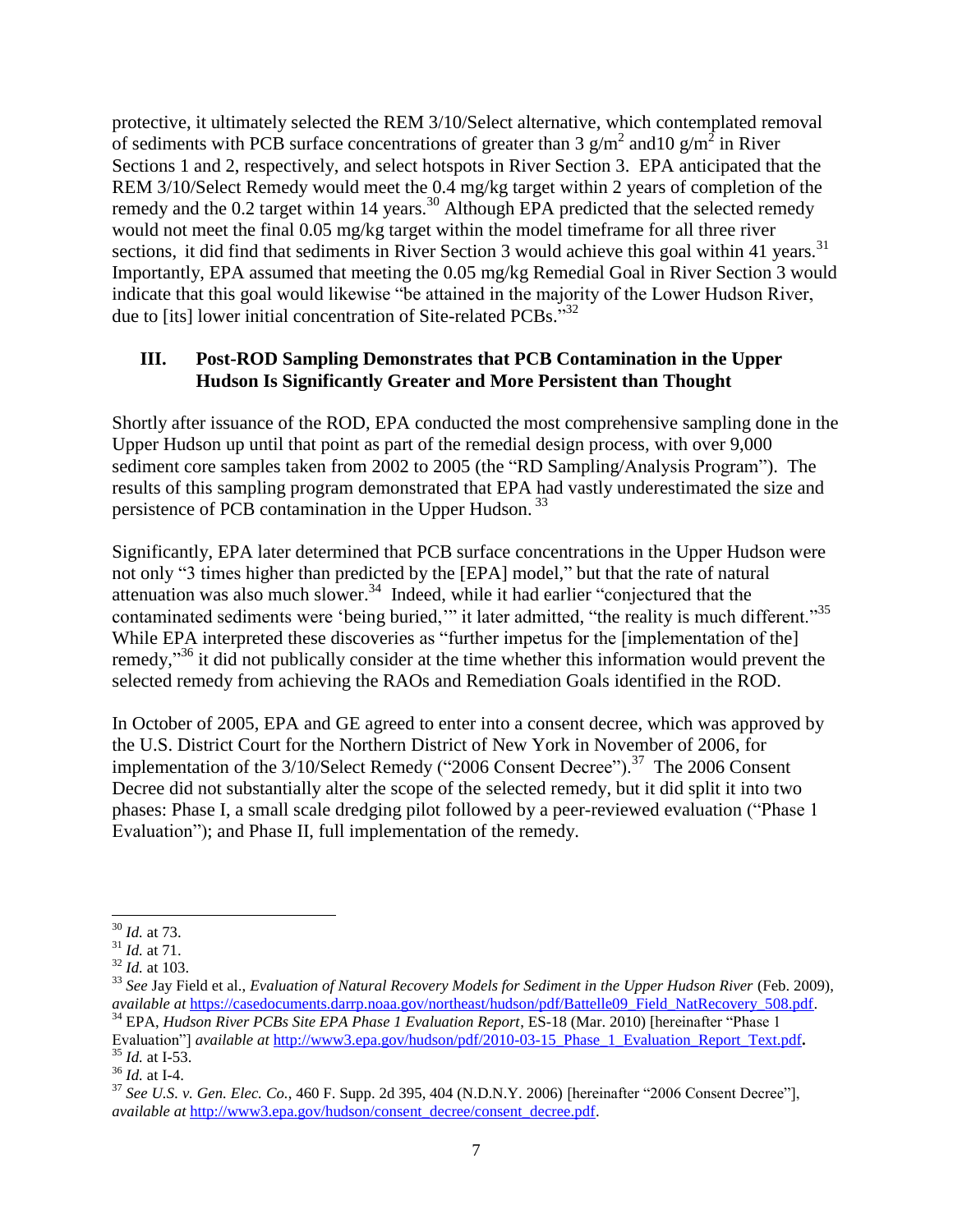Phase I dredging began in 2009, and, consistent with the findings during the RD Sampling/Analysis Program, greater than expected volumes of PCBs were encountered. As part of the Phase 1 Evaluation, conducted in 2010, EPA explained that, because of a greater than expected depth of contamination, the amount dredged in each designated dredging area or "certification unit" was "nearly double the originally planned volume."<sup>38</sup>

While EPA optimistically observed that, as a result, Phase 1 dredging "removed more PCB mass and sediment volume than called for in the ROD,"<sup>39</sup> other observers expressed concern that, likewise, greater-than-expected loads of PCBs would also remain *outside* of the identified dredging areas. 40

Importantly, the three "natural resources trustees" for the Superfund site—the National Oceanic and Atmospheric Administration ("NOAA"), the U.S. Fish and Wildlife Service ("USFWS"), and the New York Department of Environmental Conservation ("DEC")<sup>41</sup>—commented during the Phase 1 Evaluation that:

PCB contamination in surface sediment is higher, more widespread, and closer to the surface than anticipated in the ROD. PCBs in the sediments are not being buried and are not declining at the rates predicted. In fact, River Section 2 is as contaminated as River Section 1. However, the cleanup triggers for the surface in River Sections 2 and 3 are approximately 75-90 ppm total PCBs, i.e., three times higher than for River Section 1. The Trustees analysis indicates that average PCB concentration in the top 2 inches of the sediment in River Section 2 and River Section 3 after dredging *will be approximately five times higher than the models predicted*. 42

Similarly, the final report of the Phase 1 Evaluation peer review panel also heavily criticized EPA's pre-ROD modeling, finding that:

- "[the pre-ROD] models are outdated and inadequate to accurately project [Natural] Attenuation] and post-dredge fish recovery rates.
- Neither EPA nor GE has sufficient data or a credible tool to project recovery." $43$

Accordingly, the peer review panel emphasized the importance of conducting new modeling "designed to predict surface sediment concentrations, fish PCB uptake, and long-term recovery

l

<sup>38</sup> Phase 1 Evaluation at ES-4*.*

<sup>39</sup> *Id.* at II-3.

<sup>&</sup>lt;sup>40</sup> Indeed even EPA noted that in areas capped during Phase 1 that "sediments were left behind that contained more PCBs than permitted by the ROD or the Residuals Standard in CU's 1, 2, 4, 5, 6, 7, and 8." *Id.* at II-58.

<sup>&</sup>lt;sup>41</sup> NOAA, USFWS, and DEC are acting on behalf of the Department of Commerce, the Department of Interior, and the State of New York respectively. The trustees are responsible for calculating GE's outstanding natural resources damages for the site—a distinct basis of liability under CERCLA.

<sup>42</sup> NOAA, USFWS, & DEC, *Trustee Comments on Phase 1 Evaluation Reports for the Hudson River* (Apr. 26, 2010) (emphasis added) [hereinafter "Trustee Phase 1 Comments"], *available at* 

[https://casedocuments.darrp.noaa.gov/northeast/hudson/pdf/Hudson\\_trustee\\_letter\\_re.\\_Phase%201\\_Evaluation.pdf.](https://casedocuments.darrp.noaa.gov/northeast/hudson/pdf/Hudson_trustee_letter_re._Phase%201_Evaluation.pdf) <sup>43</sup> Todd Bridges et al., *Hudson River PCBs Site: Peer Review of Phase 1 Dredging - Final Report*, 13 (Sep. 10,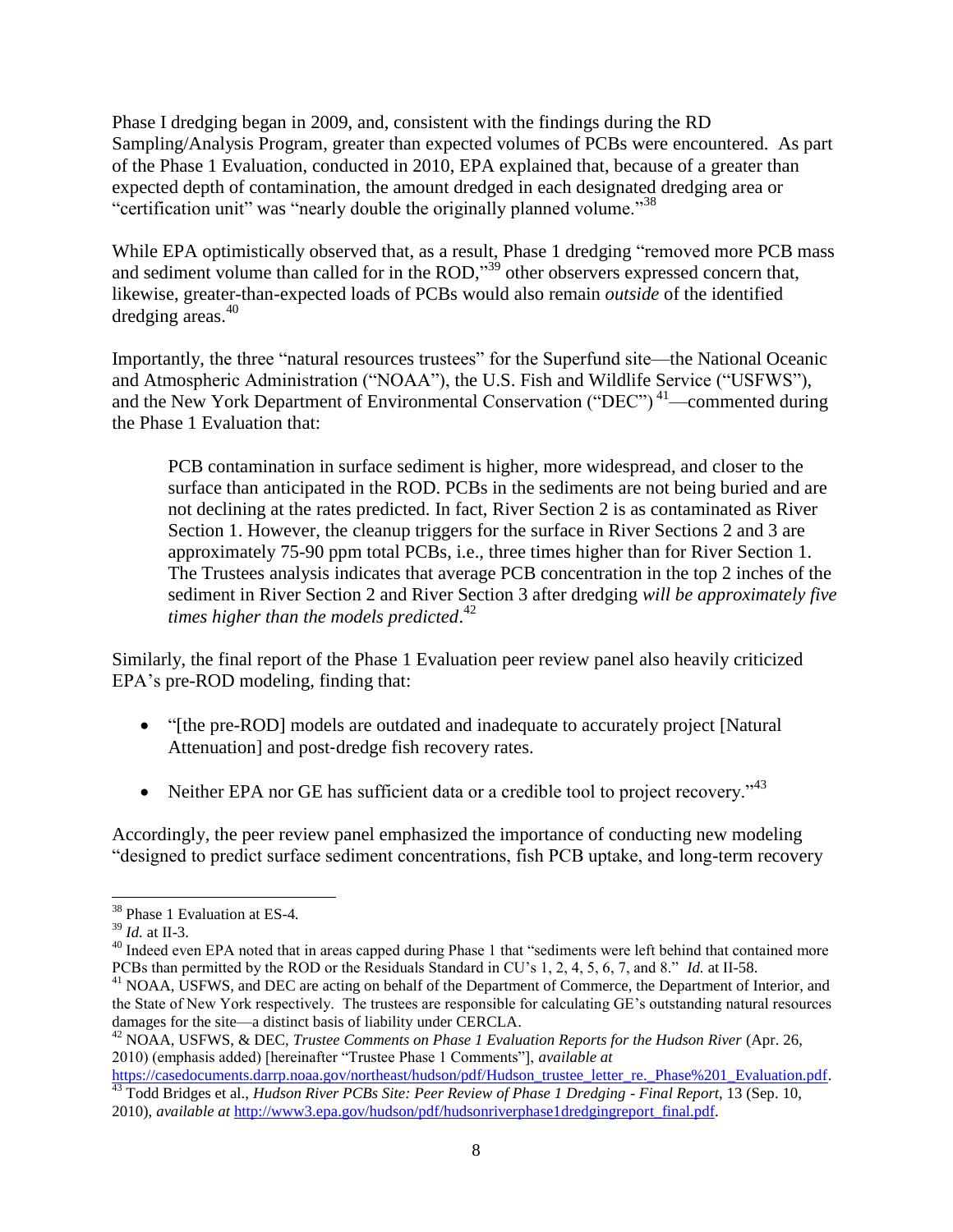for the entire river," also recommending that the results of this modeling be made available for peer review.<sup>44</sup> This call for updated and more accurate modeling was also echoed by NOAA<sup>45</sup> and some of the Petitioners.<sup>46</sup>

In response, EPA "agree<sup>[d]</sup> that a new model with strong predictive capabilities," would be helpful for "adaptively managing the project to a successful conclusion."<sup>47</sup> But it did not agree to conduct additional modeling by itself. Instead, it noted that GE had developed its own computer model that "may be a useful foundation for this effort," promising "to complete a detailed, thorough evaluation of the model," but without allowing time for peer review.<sup>48</sup> Although this work was supposed to take "6-9 months,"<sup>49</sup> EPA has never publicly released the results of this effort, to the extent that it was actually undertaken.

Several months later, Dr. Robert Haddad, Chief of the NOAA Assessment and Restoration Division, wrote to EPA, warning that "the impacts of maintaining the current course of action is clear and troubling to NOAA."<sup>50</sup> Pointedly, Dr. Haddad stated that the implementation of the remedy, as planned, would leave the equivalent to "[a] series of Superfund-caliber sites" in the Upper Hudson, thereby frustrating restoration and recovery efforts and "result[ing] in the high likelihood of remediated areas becoming recontaminated.<sup>551</sup> In order to "achieve the original risk-based goals of the ROD," the letter urged EPA to "apply[] River Section 1 surface criteria to River Sections 2 and 3."<sup>52</sup>

Despite these concerns, EPA refused to alter the basic scope of the dredging required under the selected remedy, and Phase 2 dredging began in 2011.

# **IV. The Initial Five Year Review Was Inadequate**

In 2012, EPA performed a statutorily mandated five-year review to "ensure that implemented remedies [at the Hudson River Superfund Site] protect public health and the environment and ... function as intended by the Site decision documents" (the "Five-Year Review").<sup>53</sup> The review process provided EPA with a clear opportunity to address longstanding concerns regarding the

[http://www3.epa.gov/hudson/pdf/EPA\\_Comments8-27-2010.pdf](http://www3.epa.gov/hudson/pdf/EPA_Comments8-27-2010.pdf)*.*

 $\overline{a}$ <sup>44</sup> *Id.* at 37.

<sup>45</sup> *See* Jay Field, *Comments to the Hudson River Engineering Performance Standards Peer Review Panel* (May 5, 2010), *available at*

[https://casedocuments.darrp.noaa.gov/northeast/hudson/pdf/HRPeerRev\\_Comments\\_JField\\_20100505.pdf.](https://casedocuments.darrp.noaa.gov/northeast/hudson/pdf/HRPeerRev_Comments_JField_20100505.pdf)

<sup>46</sup> *See* Letter from Hudson River Sloop Clearwater, Natural Resources Defense Council, Riverkeeper, Scenic Hudson, to Judith Enck, EPA (May 4, 2012) *available at*

[http://www3.epa.gov/hudson/pdf/CorrespondenceReceived\\_FiveYearReview\\_HudsonRiverPCBs.pdf.](http://www3.epa.gov/hudson/pdf/CorrespondenceReceived_FiveYearReview_HudsonRiverPCBs.pdf)

 $^{47}$  Letter from Walter Mugdan, EPA, to Dr. Stephen Garon, SRA International, entitled "EPA Response to Draft Hudson River EPS Peer Review Report" (Aug. 27, 2010), *available at* 

<sup>48</sup> *Id.*

 $^{49}$   $\frac{1}{d}$ .

<sup>&</sup>lt;sup>50</sup> Letter from Dr. Robert Haddad, NOAA, to Robert Sussman, EPA, entitled "Phase 2 Remediation, Hudson River PCB Superfund Site" (Dec. 2, 2010) [hereinafter "Haddad Letter"], *available at* 

[http://www3.epa.gov/hudson/pdf/CorrespondenceReceived\\_FiveYearReview\\_HudsonRiverPCBs.pdf.](http://www3.epa.gov/hudson/pdf/CorrespondenceReceived_FiveYearReview_HudsonRiverPCBs.pdf) <sup>51</sup> *Id.*

<sup>52</sup> *Id.*; *see also* Unremediated PCBs Trustee Poster. This would result in the removal of approximately 136 additional acres of highly contaminated sediment from the Hudson River. *Id.*

<sup>53</sup> FYR at 1; *see also* 42 U.S.C. § 9621(c).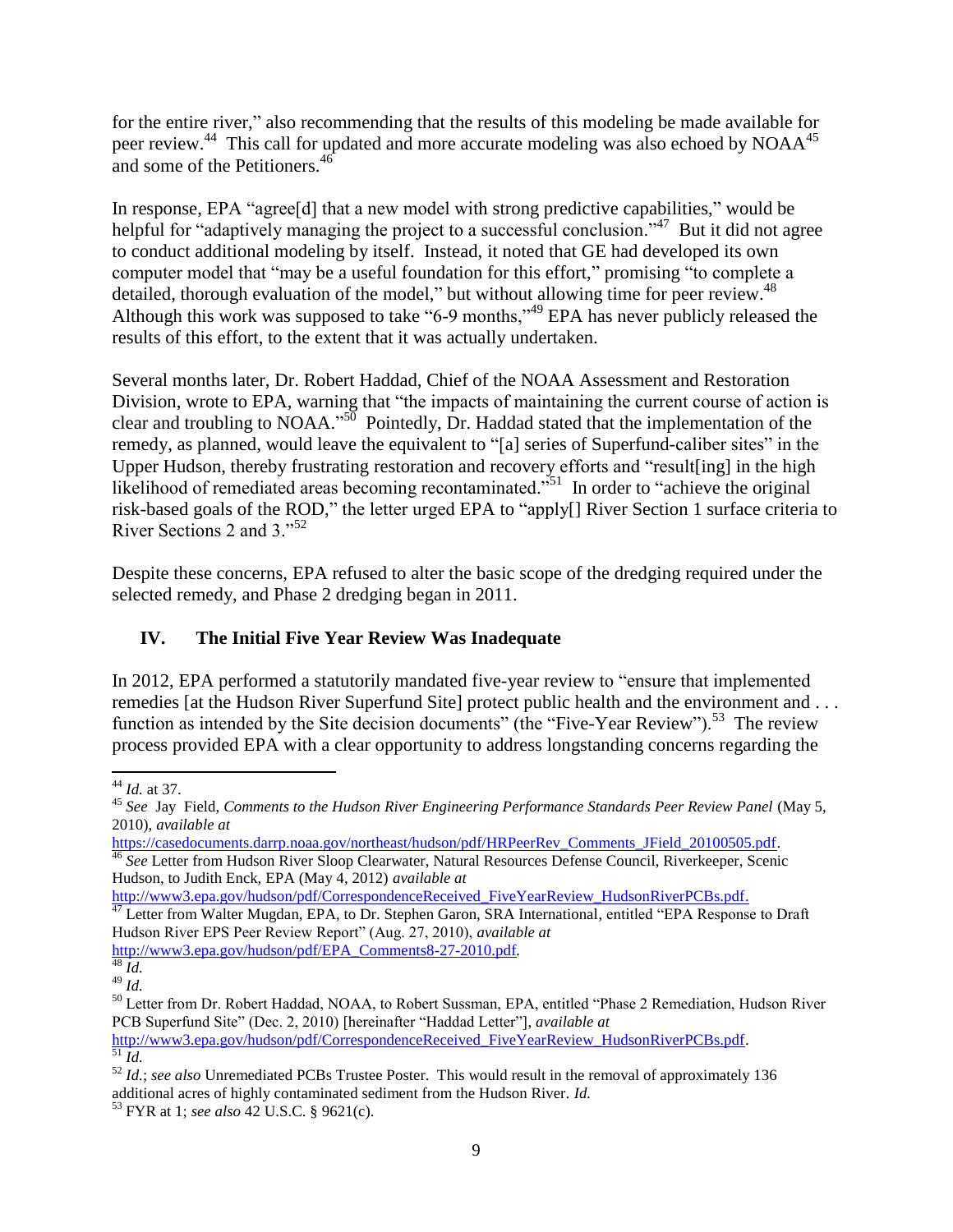impact of greater-than-expected PCB volumes on remedial effectiveness by performing its own detailed analysis.

The review, however, was cursory at best—completed within a mere 60 days of the announcement it would be conducted, a timeframe which also included the public comment period.<sup>54</sup> Significantly, the Five-Year Review did not include updated computer modeling analyzing the impact of the large volumes of PCBs discovered post-ROD. Instead, it attempted to roughly estimate the future effects of the planned dredging on fish tissue using the RD Sampling/Analysis Program data, under the apparent assumption that the removal of "concentrations of [PCBs] in the surface sediments" would have a proportional effect on the "[PCB] reduction in fish body burden."<sup>55</sup>

Using the expected *percentage* reduction of PCBs—rather than analyzing the *total* amount of PCBs that would be left in surface sediments as compared to the ROD predictions—EPA estimated that while in River Section 2 it would take about 10 years longer to reach fish tissue targets, in River Sections 1 and 3, the remedy would actually perform "better than previously anticipated (or at least comparabl[y])."<sup>56</sup> Based upon these findings, among others, EPA concluded that the 3/10/Select Remedy would still "be protective of human health and the environment" upon completion.<sup>57</sup>

## **V. New Computer Modeling Analysis by NOAA Concludes that the EPA Sediment Remedy Will Fail to Achieve the Health and Safety Targets Established in the ROD**

Although it is Petitioners' understanding that EPA has not performed any new computer modeling since issuing the ROD, new modeling analysis was performed by NOAA and released earlier this year. This model assesses the impact of the greater-than-expected volumes of PCBs discovered post-ROD on remedial effectiveness, and its findings critically undercut EPA's conclusion that the selected remedy, as designed, will meet the health and safety targets outlined in the ROD.<sup>58</sup> It is Petitioners' understanding that this analysis is currently undergoing peer review.

In essence, the new analysis uses a computer model that emulates EPA's pre-ROD modeling, but unlike that earlier effort, the new "model emulation" includes updated data from the RD Sampling Analysis/Program. Based on that data, NOAA calculated that EPA had likely overestimated the rate of natural recovery by a factor of 6—with the EPA pre-ROD modeling

<sup>54</sup> *See* EPA, Notice of "U.S. Environmental Protection Agency Conducting First Five-Year Review of Implemented Actions at the Hudson River PCBs Superfund Site" (2012) *available at* [http://www3.epa.gov/hudson/pdf/adhudsonriver\\_fyrnotice2012.pdf.](http://www3.epa.gov/hudson/pdf/adhudsonriver_fyrnotice2012.pdf)

<sup>&</sup>lt;sup>55</sup> FYR at 27-28.

<sup>56</sup> FYR at 33.

 $57$  FYR at iii.

<sup>58</sup> Jay Field et al., *Revisiting Model Projections of Lower Hudson River Fish PCBs Using Model Emulation and Recent Data*, 9 (Aug. 20, 2015) [hereinafter "NOAA Analysis"] *available at*  [https://casedocuments.darrp.noaa.gov/northeast/hudson/pdf/CSF2015\\_AUG20\\_LHR\\_Fish\\_final\\_dist.pdf.](https://casedocuments.darrp.noaa.gov/northeast/hudson/pdf/CSF2015_AUG20_LHR_Fish_final_dist.pdf) A presentation explaining the new NOAA Analysis is available [here.](https://vimeo.com/128398209)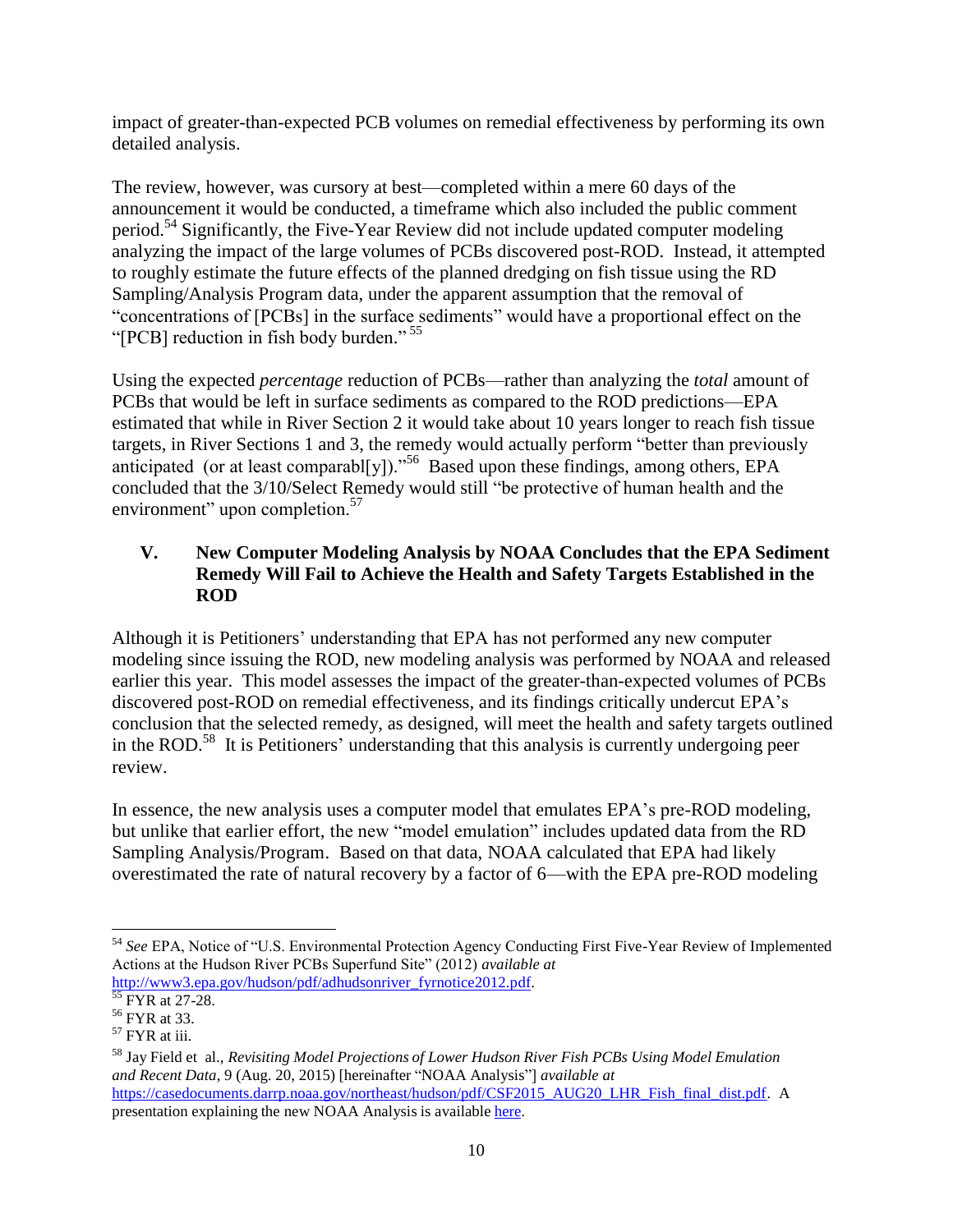estimate at 8%, and the post-ROD actual observed rate at  $1.3\%$ .<sup>59</sup> Using a conservative 3% decay rate and the updated sediment sampling information, the model emulation predicts that:

- post-remedial PCB concentrations in the Upper Hudson River sediments will exceed previous EPA model predictions *by a factor of 3-to-5 times*; and
- achieving the Remediation Goals for PCB fish tissue concentrations in the Lower Hudson River would take *several decades longer* than expected.<sup>60</sup>

For example, while EPA predicted white perch just below the Troy Dam would achieve the 0.4 mg/kg PCB target almost immediately after completion of the remedy, the NOAA analysis predicts that this target will likely not be met for *another 44 years*. <sup>61</sup> Similarly, the time to achieve the 0.2 mg/kg PCB target would take *another 67 years*. 62

Ultimately, the NOAA analysis concludes that, because EPA was unaware of the true extent of contamination when conducting its pre-ROD computer modeling, "[a]ttainment of EPA's Remedial RAOs for fish in the [Lower Hudson] will take longer than predicted" and that "[a]dditional removal of PCB-contaminated sediment in the [Upper Hudson] [is] needed to achieve reductions in [Lower Hudson] fish PCBs anticipated in the ROD."<sup>63</sup>

# **VI. EPA Allows Closure of GE's Remedial Activities Despite New Evidence that the Remedy Will Not Be Protective of Human Health and the Environment**

In advance of the completion of the final season of dredging under the REM 3/10/Select Remedy, GE presented EPA with a plan for decommissioning of the dewatering facility used for processing of contaminated sediments during dredging.<sup>64</sup> EPA released the plan for public comment, initially giving the public a mere two weeks to comment, during which Petitioners commented that EPA's consideration of a plan to dismantle cleanup infrastructure was premature given the unanswered concerns regarding the adequacy of the remedy—specifically, those raised by the RD Sampling/Analysis Program data, new NOAA analysis, and new information about the harmfulness of volatilized PCBs that was not previously considered by EPA.<sup>65</sup>

Likewise, the federal trustees also submitted comments, recommending that, because of their "overarching concern about the protectiveness of the remedy, the extended time it will take our trust resources [in the Hudson] to recover, as well as the impacts demobilization might have on

[http://www3.epa.gov/hudson/pdf/ph2\\_hr\\_spf\\_demob\\_and\\_restorationplan\\_text\\_tables\\_figures091115.pdf.](http://www3.epa.gov/hudson/pdf/ph2_hr_spf_demob_and_restorationplan_text_tables_figures091115.pdf)

<sup>65</sup> *See* Hudson River Sloop Clearwater et al., *Public Comments on GE's Draft Phase 2 Sediment Processing Facility Demobilization and Restoration Plan* (Sep. 28, 2015), *available at*

[https://d3n8a8pro7vhmx.cloudfront.net/campaignforacleanerhudson/pages/26/attachments/original/1443621485/Coa](https://d3n8a8pro7vhmx.cloudfront.net/campaignforacleanerhudson/pages/26/attachments/original/1443621485/Coalition_Comments_on_Phase_II_Demobilization_and_Restoration_Plan_9.28.15.pdf?1443621485) lition Comments on Phase II Demobilization and Restoration Plan 9.28.15.pdf?1443621485.

l <sup>59</sup> *Id.* at 10.

<sup>60</sup> *See id.* at 9, 31, 36.

<sup>61</sup> *Id.* at 31.

 $62$   $\overline{Id}$ .

<sup>63</sup> *Id.* at 36.

<sup>64</sup> *See* GE, *Phase 2 Sediment Processing Facility Demobilization and Restoration Plan: Hudson PCBs Superfund Site* (Sep. 2015), *available at*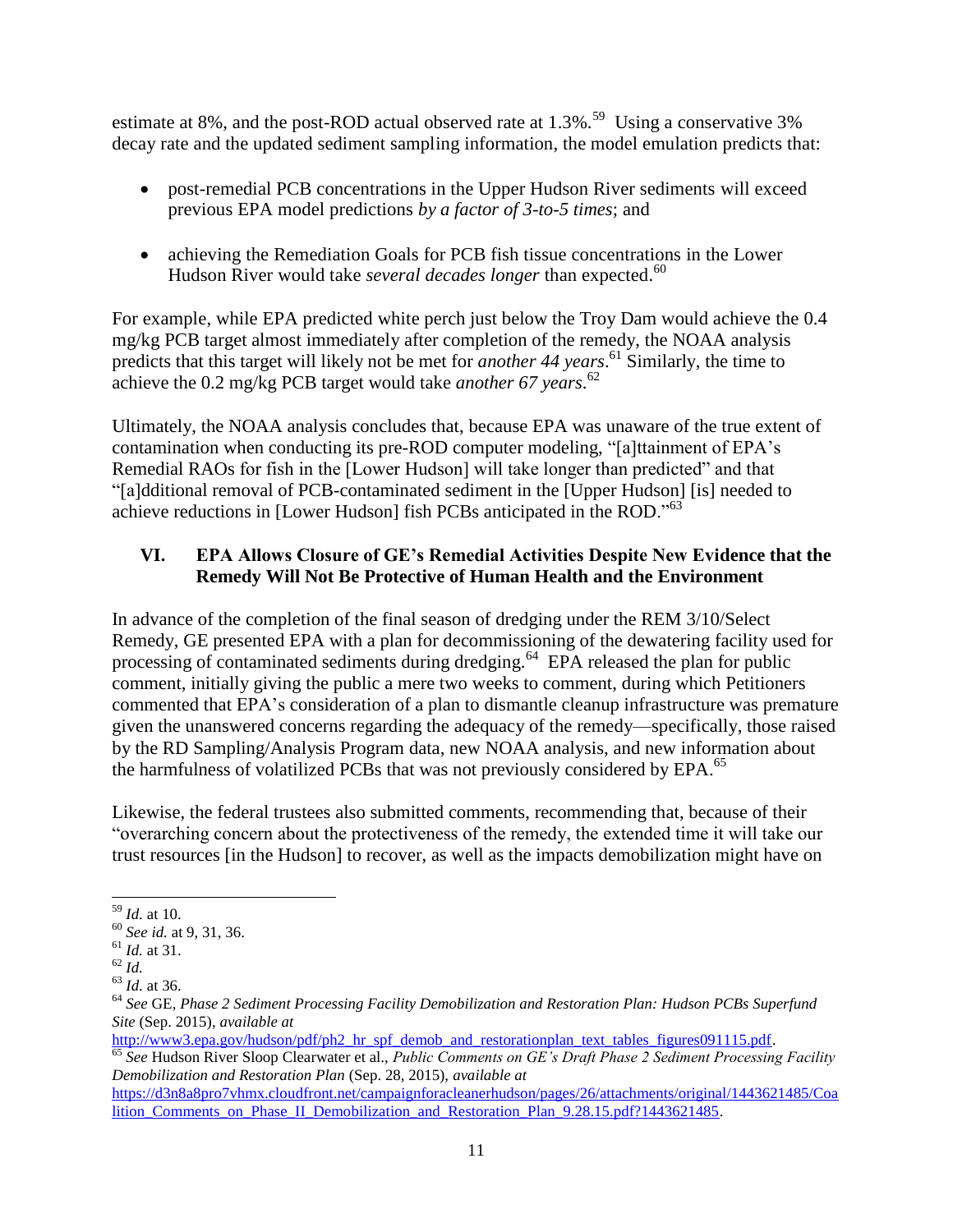restoration opportunities," EPA "postpone action on the demobilization plan until a new Five-Year Review is conducted to ensure that the remedy is protective of human health and the environment."<sup>66</sup>

On October 1, 2015, EPA held what it explained was its final Community Advisory Group meeting addressing the dredging component of the REM 3/10/Select Remedy. At that meeting, several of Petitioners raised concerns about the adequacy of the selected remedy earlier-raised in comments and elsewhere, including concerns that the longstanding state fish consumption advisories are not adequately functioning to protect human health. In particular, Petitioners highlighted the new NOAA analysis, also asking EPA whether it had a current estimate of whether and when the Remedial Goals would be met. $67$  EPA responded that no such estimate was possible unless and until it: (1) conducted additional computer modeling incorporating post-ROD data; or (2) reviewed 5-7 years of fish data after closure of the remedy to ascertain, after the fact, whether or not dredging had been a success. EPA also stated that additional computer modeling before certification of completion of the remedy would likely be infeasible, strongly indicating that it would take no significant new actions to assess the efficacy of the remedy before certifying the remedy as complete.

However, without regard to its apparent inability to predict remedial efficacy, and despite the serious concerns raised by multiple parties, EPA issued a written statement on the same day stating "[t]he Hudson River PCB Superfund dredging project has been a success."<sup>68</sup> The statement also criticized the NOAA analysis for relying on "old" data—namely, the RD Sampling/Analysis Program results earlier used by EPA to support its conclusions in the Five-

"[t]he change in protocol requires a thorough analysis and report out of conclusions from that study . . . Comparison studies between rib-in and rib-out fillet method in brown bullhead, yellow perch, white perch and striped bass are also necessary to understand the impacts the change in the processing protocol had on wet weight and lipid normalized PCBs for these four species, which are analyzed as part of the baseline monitoring and remedial action monitoring program to determine remedy effectiveness.

This information is critical for updating Tables 3 and 4 (wet and lipid normalized fish PCBs) of the [Five-Year Review] and for EPA to reassess remedial protectiveness. On the basis of new information about the higher pre-remedial concentrations, decreased rate of natural recovery in Hudson River sediments, measured concentrations of PCBs in white perch supporting the lower decay rate, decades of delay in achieving RAO fish objectives, and the issues surrounding changes in fish filleting protocol, the Federal Trustees believe such a review is justified, and that until it is completed, any action on the [demobilization] [p]lan must be put on hold."

#### *Id.* at 4.

l

<sup>66</sup> NOAA and USFWS, *Comments on the Phase 2 Sediment Processing Facility Demobilization and Restoration Plan Hudson River PCBs Superfund Site, Revised September 2015*, 1, 2 (Sep. 28 ,2015), *available at* [http://www.fws.gov/contaminants/restorationplans/hudsonriver/docs/Hudson%20River%20Fed%20Trustee%20Co](http://www.fws.gov/contaminants/restorationplans/hudsonriver/docs/Hudson%20River%20Fed%20Trustee%20Comments%2009282015_Final%20signed.pdf) [mments%2009282015\\_Final%20signed.pdf.](http://www.fws.gov/contaminants/restorationplans/hudsonriver/docs/Hudson%20River%20Fed%20Trustee%20Comments%2009282015_Final%20signed.pdf)

<sup>&</sup>lt;sup>67</sup> Additionally, Petitioners raised concerns regarding GE's departure from the required sampling protocol that it used in fish tissue sampling for roughly a 10-year period (from 2004 to 2014) and its possible effects on EPA's conclusions during the Five-Year Review. The Federal Trustees also raised these concerns in their comments on the dewatering facility demobilization plan, stating that:

<sup>68</sup> EPA, *Statement From EPA on Hudson River Cleanup* (Oct. 1, 2015), *available at* http://www3.epa.gov/hudson/pdf/statement\_hudson\_october\_1\_final.pdf.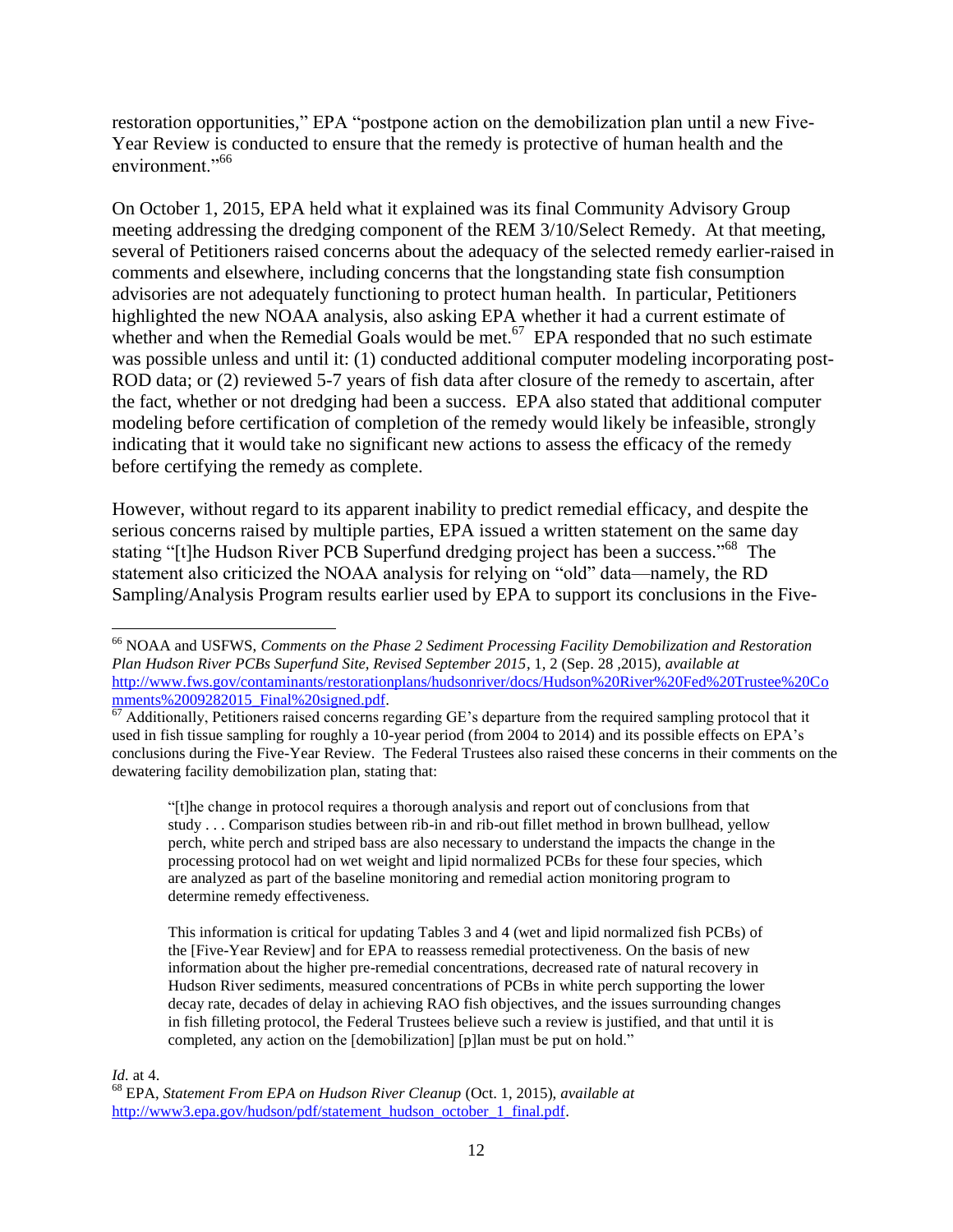Year Review. On October 5, 2015, GE announced that it had completed dredging in the Hudson River pursuant to the REM 3/10/Select Remedy, also describing the project as a success.<sup>69</sup>

On November 12, 2015, without addressing the concerns of Petitioners or the federal trustees, EPA approved GE's plans to dismantle the dewatering facility. This action effectively constituted approval of the completion of GE's dredging operations and confirmed the agency's conclusion in its October 1, 2015, statement that the dredging project has been a success.<sup>70</sup>

## **ARGUMENT**

## **I. EPA Has Failed to Ensure that the Selected Sediment Remedy Is Protective of Human Health and the Environment**

### *A. EPA Has a Duty to Ensure that the Remedy Is, and Remains, Protective of Human Health and the Environment*

CERCLA requires EPA to respond to the threat of toxic pollution where it may endanger human health and the environment. Where EPA determines that a hazardous substance at a Superfund site "may present an imminent and substantial danger to the public health and welfare," it must "select appropriate remedial actions" that it "deems necessary to protect the public health or welfare or the environment."<sup>71</sup>

In order to identify and implement "remedies that are protective of human health and the environment," CERCLA requires that EPA establish site-specific remedial action objectives, including concrete and quantifiable remediation goals.<sup>72</sup> All remedial actions selected by the agency must "attain a degree of cleanup . . . which assures protection of human health and the environment,"<sup>73</sup> and the success or failure of a remedy under this standard is measured by its ability to actually achieve the action objectives and the remediation goals.<sup>74</sup>

 $\overline{a}$ <sup>69</sup> *See* GE, *GE Completes Hudson River Dredging* (Oct. 5, 2015), [http://www.hudsondredging.com/2015/10/05/ge](http://www.hudsondredging.com/2015/10/05/ge-completes-hudson-river-dredging/)[completes-hudson-river-dredging/.](http://www.hudsondredging.com/2015/10/05/ge-completes-hudson-river-dredging/)

<sup>70</sup> *See* EPA, *EPA Statement on Approval of PCB Processing Facility Demobilization and Restoration Plan for Hudson River Cleanup* (Nov.12, 2015), *available at*

http://www3.epa.gov/hudson/pdf/DemobPlan\_ApprovalStatement\_Final.pdf.

 $^{71}$  42 U.S.C. §§ 9604(a)(1), (c)(4), 9621(a), (b)(1). EPA may also select a removal action or take other response measures that it deems appropriate.  $42 \text{ U.S.C.} \$   $9604(a)(1)$ , (2). As EPA found remedial action to be necessary here, however, this petition will focus on EPA's remedial obligations.

<sup>72</sup> *See* 40 C.F.R. § 300.430(a)(1)(i), (e)(2)(i); 42 U.S.C. § 9621(b)(1).

 $73$  42 U.S.C. § 9621(d)(1).

<sup>74</sup> *See* 42 U.S.C. § 9621(c), (d)(1); EPA, *Interim Guidance for Evaluation of Federal Agency Demonstrations that Remedial Actions are Operating Properly and Successfully Under CERCLA Section 120(h)(3)*, (Aug. 1996), [http://www2.epa.gov/fedfac/guidance-evaluation-federal-agency-demonstrations-remedial-actions-are-operating](http://www2.epa.gov/fedfac/guidance-evaluation-federal-agency-demonstrations-remedial-actions-are-operating-properly-and#intro)[properly-and#intro](http://www2.epa.gov/fedfac/guidance-evaluation-federal-agency-demonstrations-remedial-actions-are-operating-properly-and#intro) ("completion of a remedial action is defined by the attainment of specific cleanup levels or performance goals that are specified in a decision document, such as a Record of Decision"); *see also, e.g.,* U.S. Dep't of Energy, *Guide to Ground Water Remediation at CERCLA Response Action and RCRA Corrective Action Sites*, 7-10 (Oct. 1995), *available at* <http://homer.ornl.gov/sesa/environment/guidance/gw/grndh2o.pdf> ("The suitability and performance of any completed or ongoing ground water remedial action should be evaluated with respect to the objectives of those actions (e.g., . . . attainment of cleanup levels)").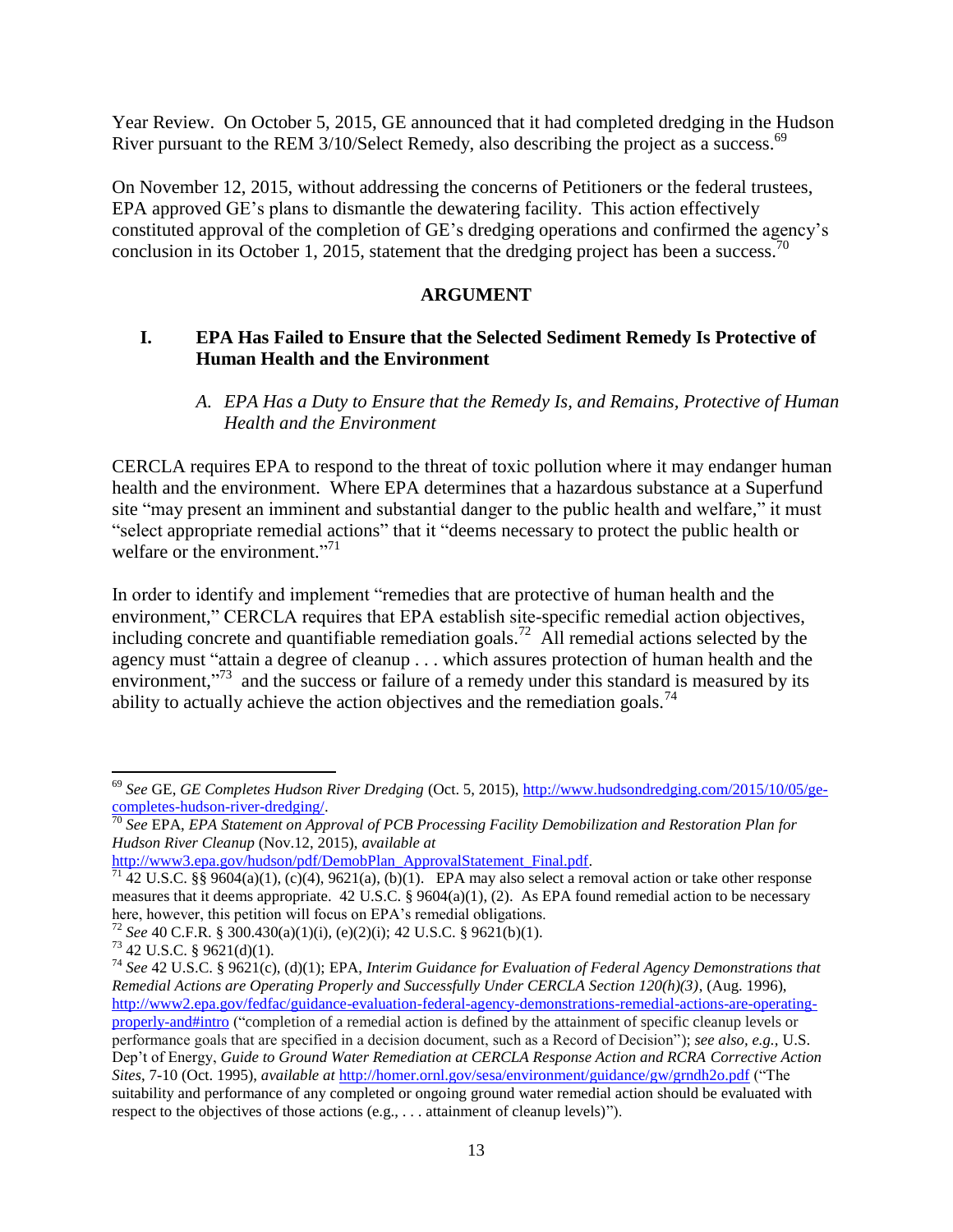These objectives and goals, however, do not become permanently fixed upon issuance of a ROD. Indeed, even after a ROD is finalized, EPA has a duty to consider significant new information and analysis that substantially supports the need to alter a response action,  $75$  and to take appropriate additional action where necessary to ensure its protectiveness.<sup>76</sup> In cases where EPA "selects a remedial action that results in any hazardous substances, pollutants, or contaminants remaining at the site"—as is the case with the Hudson River PCB Superfund Site—CERCLA requires EPA to conduct review of the remedial action every five years (or sooner) in order to evaluate the protectiveness of the remedy as implemented.<sup>77</sup> Because it is EPA's responsibility to ensure that the remedy is protective, $78$  where the evaluation shows that the action objectives and/or remedial goals may not be met, EPA must determine what additional review or action is needed.<sup>79</sup> Where the "review shows that a remedy is no longer protective of human health and the environment," EPA must ensure that "additional action [is]evaluated *and taken* to mitigate the threat."<sup>80</sup>

In the present case, the threat posed by GE's PCBs in the Hudson River to the health of New Yorkers and the state's environment is unambiguous. As EPA concluded in the ROD, the significant health and ecological risks associated with the ingestion of PCB-laden fish made active remediation "necessary to protect the public health or welfare and the environment."<sup>81</sup>

To eliminate this threat, EPA developed specific RAOs and Remediation Goals to be achieved by the selected alternative—the REM 3/10/Select Remedy. The selection of the REM 3/10/Select Remedy was premised on its ability to achieve these criteria within a reasonably prompt timeframe.<sup>82</sup> It was the ability to meet these targets within that timeframe that defined the adequacy of the REM 3/10/Select Remedy, and it was and is EPA's duty to ensure that they are met in order to ensure protection of human health and the environment.

### *B. EPA Has Failed to Ensure the Protectiveness of the REM 3/10/Select Remedy*

EPA has chosen to move forward with the closure of the REM 3/10/Select Remedy despite the clear implications of its own post-ROD sediment sampling data and years of repeated warnings by other state and federal agencies that the remedy, as designed, will fail. Under these circumstances, the agency has—time and again—acted arbitrarily and capriciously, and acted contrary to law, by failing to ensure the protectiveness of the remedy as demanded by CERCLA.

l <sup>75</sup> *See* 40 C.F.R. § 300.825(c).

<sup>76</sup> *See* Proposed Rule for National Oil and Hazardous Substances Pollution Contingency Plan, 53 FR 51394, 51430; EPA, *Comprehensive Five-Year Review Guidance*, OSWER Directive 9355.7-03B-P, 4-11 (Jun. 2001) [hereinafter "FYR Guidance"] *available at* [http://semspub.epa.gov/work/11/128607.pdf.](http://semspub.epa.gov/work/11/128607.pdf)

<sup>77</sup> 42 U.S.C. § 9621(c).

<sup>78</sup> *See* EPA, *Recommended Evaluation of Institutional Controls: Supplement to the 'Comprehensive Five Year Review Guidance'*[, http://www.progressivereform.org/articles/Institutional\\_Controls\\_Guidance\\_091311.pdf](http://www.progressivereform.org/articles/Institutional_Controls_Guidance_091311.pdf) ("EPA .

<sup>. .</sup> is legally responsible for making the protectiveness determination during the [Five Year Review]").  $79$  FYR Guidance at 4-9, 4-12.

<sup>80</sup> 53 FR 51394, 51430 (emphasis added); *See also id*. at 4-11 ("Follow-up actions should be completed to ensure long-term protectiveness of the remedy, or to bring about protectiveness of a remedy that is currently not protective.").

 $^{81}$  ROD at 49.

<sup>82</sup> *See* ROD at 102-05.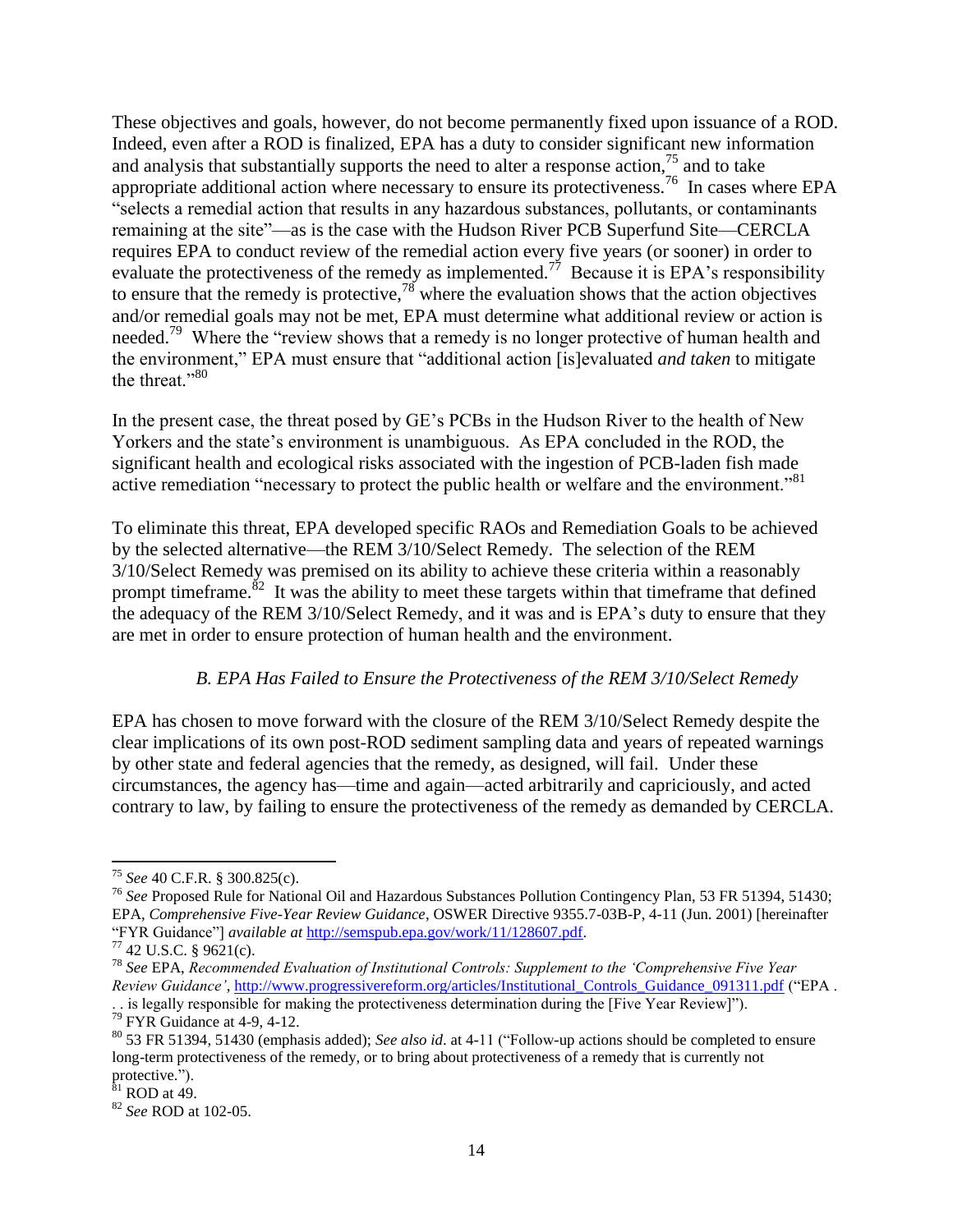Almost immediately after issuance of the ROD, sediment sampling conducted during the Sampling Analysis/Program demonstrated the equivalent of a bombshell—namely, that the extent of PCB contamination in the Upper Hudson was *2-3 times* larger and significantly more persistent in surface sediments than ever anticipated. Indeed, by EPA's own admission during the Phase 1 Evaluation, despite earlier agency assumptions regarding natural sequestration of contaminated sediments, "the reality [wa]s much different."<sup>83</sup>

While the implications of this new "reality" on the adequacy of the remedial plan should have been duly evaluated at the earliest possible juncture, they were not. Moreover, EPA persisted in burying its head in the sand despite years of collecting commentary and analysis spelling out the concerns and consequences raised by these post-ROD-discovered PCBs. These observations came not only from the public and interested environmental organizations, such as Petitioners, but from EPA's own Phase 1 Evaluation peer review panel and the three state and federal agencies that have been studying the effects of PCBs on the Hudson River's ecosystem for the past 15 years in their role as the site's "trustees." Further, concerns have been raised at every major step in the remedial process—from the Phase 1 Evaluation to the Five-Year Review to comments on the recent plan for decommissioning of critical cleanup infrastructure.

The thrust of these concerns has been most plainly and emphatically outlined by the two federal trustees—NOAA and USFWS. Both during and after the Phase 1 Evaluation, they sounded alarms about the bulk of PCBs slated to be left in the river, characterizing them as "equivalent to a series of Superfund-caliber sites."<sup>84</sup> Of paramount concern was the trustees' estimate that remedial surface concentrations of PCBs would be "approximately five times higher than [pre-ROD] models predicted"<sup>85</sup> because it is primarily through surface sediments that PCBs migrate into water and wildlife, thereby heightening the exposure risk to people. These concerns were so pointed that, in an unusual move, the Chief of NOAA's Assessment & Restoration Division wrote to EPA warning that EPA's "current course of action is clear and troubling" and urging additional dredging in order "to achieve the original risk-based goals of the ROD."<sup>86</sup>

EPA has never indicated an intention to expand the scope of dredging in response to these significant concerns, and further, as far as the public is aware, it has never seriously attempted to perform its own thorough analysis to either verify or refute them. In 2010, EPA promised to investigate the implications of the post-ROD-discovered contamination by examining computer modeling then being conducted by GE, but this effort was apparently later abandoned without explanation. In 2012, EPA missed another opportunity for earnest assessment, eschewing additional modeling or other detailed analysis, and instead relying on an apparent back-of-theenvelope calculation to support its conclusion that nothing was seriously wrong with its remedy.

That thinly supported conclusion is now directly and convincingly challenged by the detailed modeling analysis of its sister agency, NOAA. To Petitioner's understanding, the NOAA analysis represents the only truly thoroughgoing attempt since the ROD to assess the impact of the vast amounts of PCBs discovered after its issuance on remedial effectiveness, and,

<sup>83</sup> Phase 1 Review at I-53.

<sup>84</sup> *See* Unremediated PCBs Trustee Poster; Haddad Letter.

<sup>&</sup>lt;sup>85</sup> Trustee Phase 1 Comments.

<sup>86</sup> Haddad Letter.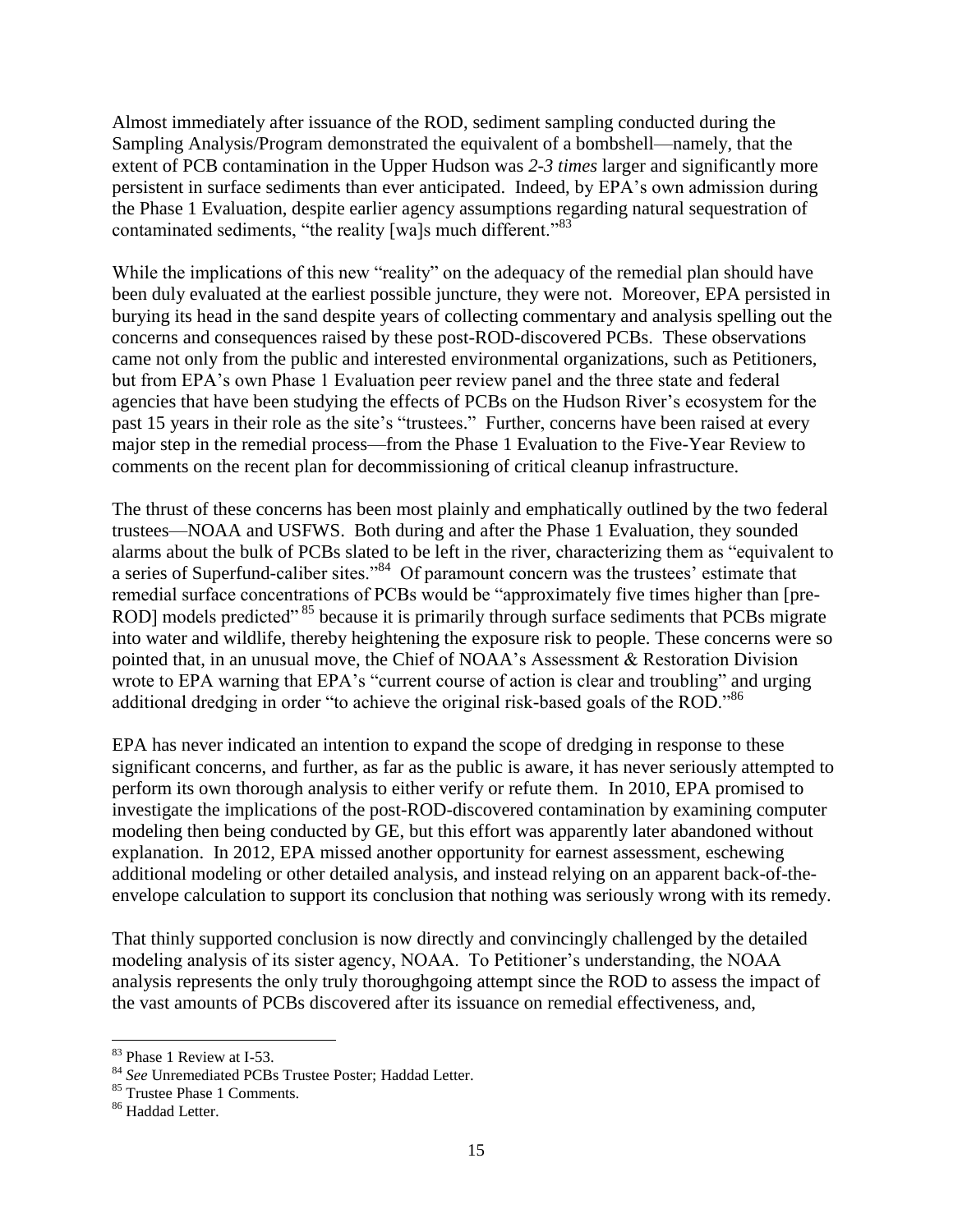unsurprisingly, it concludes the obvious. Specifically, it finds that the 3/10/Select Remedy will not achieve the RAOs or Remediation Goals for the Lower Hudson—confirming that postremedial surface concentrations of PCBs will be *3-5 times higher* and demonstrating that fish tissue targets will take *several generations longer* than EPA anticipated in the ROD. Ultimately, the NOAA analysis concluded that "[a]ttainment of EPA's Remedial RAOs for fish in the [Lower Hudson] will take longer than predicted" and that "*[a]dditional removal of PCBcontaminated sediment in the [Upper Hudson] [is] needed to achieve reductions in [Lower Hudson] fish PCBs anticipated in the ROD*."<sup>87</sup>

This conclusion originates from a leading federal scientific agency and is endorsed by USFWS. Not only are these the two federal agencies that have the greatest general expertise in fisheries matters, they also have been conducting detailed study of the effects of PCBs specifically on the Hudson River ecosystem for well over a decade. As such, the conclusions of the NOAA analysis could well have been taken as definitive on the issue of the adequacy—or rather, inadequacy—of the 3/10/Select Remedy. At the very least, they should have led EPA to revisit, in detail and in depth, its operating assumption that all was well with the Hudson and no further dredging is needed. Instead, EPA criticizes the data used by NOAA as "old" in a brief press statement, without any apparent intention to publicly clarify or support its thinking, and seemingly ignoring the fact that this "old" data is the same that undergirds its conclusions in the 2012 Five-Year Review.

Accordingly, in light of the conclusions of the NOAA analysis—and the years of concerns raised by other state and federal agencies and its own Phase 1 peer review panel—EPA's de facto determination regarding the sufficiency of the REM 3/10/Select without further adequate review is arbitrary and capricious and in violation of its obligation to ensure the protectiveness of selected remedial actions.

## **II. EPA Must Immediately Undertake a Thorough and Adequate Review of the Protectiveness of the REM 3/10/Select Remedy**

EPA must immediately undertake an in-depth evaluation of the protectiveness of the REM 3/10/Select Remedy, including an objective evaluation of the NOAA analysis and the opportunity for full participation by interested agencies, public comment, and peer review. Further, if that review confirms, as the Trustees have asserted, that the REM 3/10 Select Remedy will not meet the RAOs or Remedial Goals within the relevant timeframes, EPA *must* take appropriate action by expanding the scope of the remedial action to require further PCB removal.<sup>88</sup>

These actions must be done immediately and not deferred until the next scheduled five-year review on April 23, 2017.<sup>89</sup> As EPA's own guidance provides "[f]ive-year reviews may be conducted earlier or more frequently than every five years, if needed, to ensure the protection of

<sup>&</sup>lt;sup>87</sup> NOAA Analysis at 36 (emphasis added).

<sup>&</sup>lt;sup>88</sup> See 42 U.S.C. § 9621(d)(1) (EPA must ensure degree of cleanup that, at minimum, "assures protection of human health and the environment").

 $89$  FYR at 40.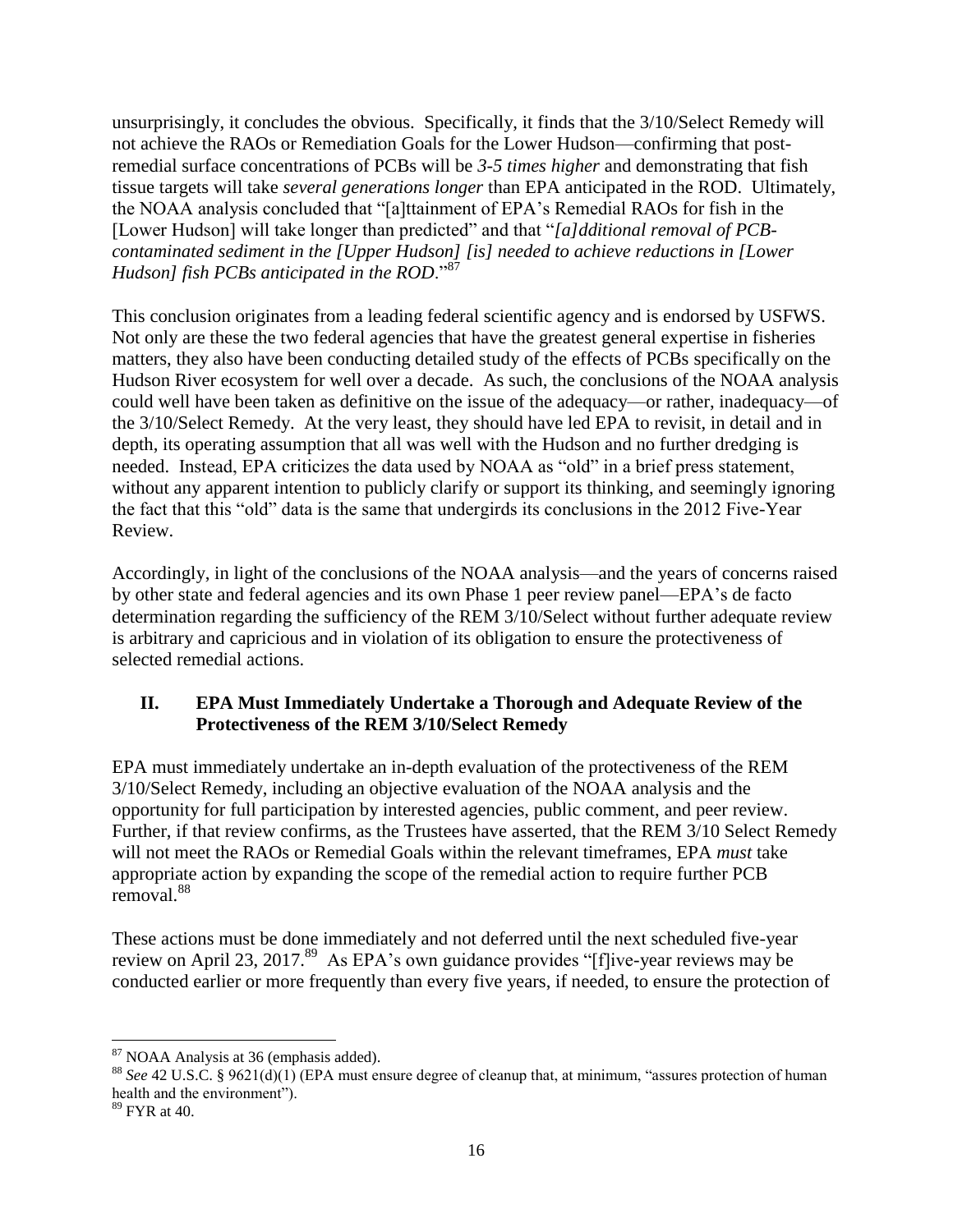human health and the environment."<sup>90</sup> That is certainly the case here, and as EPA has signaled, it is now considering undertaking such a review. This review may now provide EPA with the opportunity to discharge its responsibility to ensure remedial protectiveness.

Performance of a five-year review as a pro-forma exercise, however, is not sufficient. In order to adequately discharge its duty to ensure that the REM 3/10/Select Remedy is protective of human health and the environment, EPA must do what it has not done for the past 13 years—namely, adequately and thoroughly analyze the mounting evidence that its remedy, as designed, fails.

More specifically, any review now must do what EPA's own five-year review guidance provides: it must analyze all information that has "come to light that could call into question the protectiveness of the [REM 3/10/Select] [R]emedy" and ascertain whether "the remedy is functioning as intended."<sup>91</sup> Given the circumstances and history of this case, however, an effective review must also include close collaboration with EPA's sister agencies (including NOAA and USFWS), be exceptionally transparent, and also include ample opportunity for participation from members of the public (such as Petitioners) and peer review.

Further, EPA must consider *all* relevant new information including, but not limited to, the NOAA model emulation and conclusions, the potential harms presented by continued exposure to low levels of lower-chlorinated forms of volatilized or airborne PCBs, and the failures of longstanding fish consumption advisories to protect human health.

Importantly, satisfactory review must be coupled with swift and appropriate action, including expansion of the REM 3/10/Select Remedy if it is determined that the remedy will not timely meet ROD goals.<sup>92</sup> Indeed, Petitioners underscore that action now—before certification of remedial completion—is critical given the terms of the 2006 Consent Decree. It is Petitioners' understanding that under that document, the agency's covenants not to sue GE for additional administrative or injunctive-like relief in the Upper Hudson in areas *outside* of the remedial areas designated for dredging is not triggered *until certification*. <sup>93</sup> Thus, EPA may have much greater latitude to act *now* in discharging its duty to protect human health and the environment than if it waits to address the issue after certification. In short, EPA must fully discharge its obligations under CERCLA before it binds its own hands.

In the meantime, EPA should direct GE to halt any further demobilization or restoration activities with respect to the dewatering and related facilities until it has the opportunity to conduct a full and adequate review.

### **CONCLUSION**

For the reasons set forth above, EPA's de facto determination regarding the sufficiency of the REM 3/10/Select Remedy is arbitrary and capricious and in violation of the agency's duty to ensure the protectiveness of selected remedies. EPA must take immediate corrective action by adequately evaluating the sufficiency of its REM 3/10/Select Remedy in a thorough,

<sup>&</sup>lt;sup>90</sup> FYR Guidance at 1-4.

<sup>91</sup> *Id.* at 4-1.

<sup>92</sup> *See id.* at 4-12.

<sup>93</sup> *See* 2006 Consent Decree at ¶¶ 98(f), 99(b).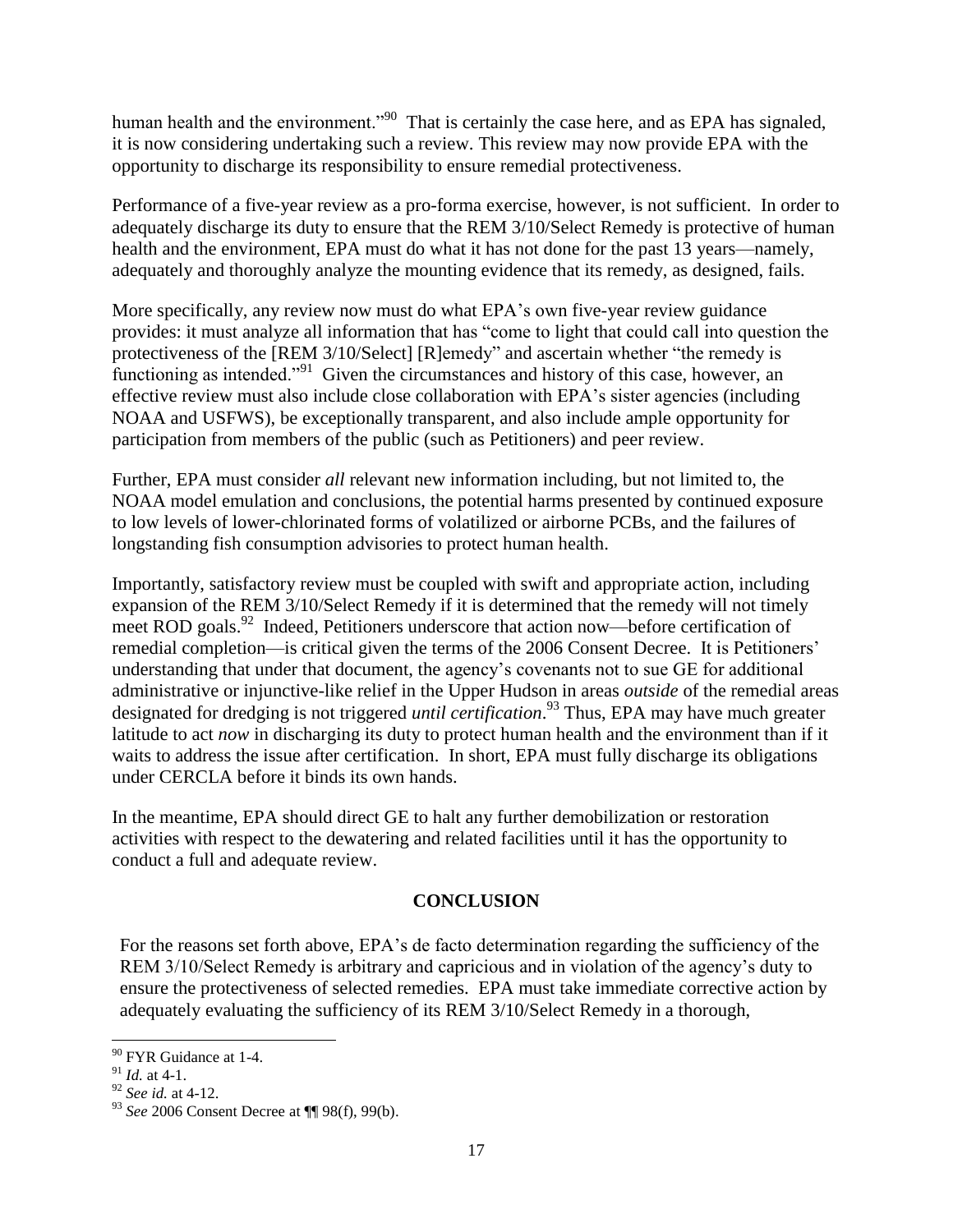transparent, and inclusive review that includes all relevant new information, and, upon such evaluation, require continued dredging by GE to remove additional PCB-contaminated sediments as necessary to adequately protect human health and the environment. Further, EPA must not certify completion of the remedy until this evaluation has been conducted and the agency assures the protectiveness of the REM 3/10/Select Remedy.

Petitioners further respectfully request that EPA respond to this Petition within 90 days of its receipt by the agency. If no response is received within 90 days, the Petitioners will take that as a denial of the Petition, and reserve all rights to take any available and appropriate action in response.

Dated: December 17, 2015

Respectfully submitted,

 $\sqrt{ }$ 

Daniel Raichel **Peter Gross** 

Poul Gallay

Paul Gallay Ned Sullivan President and Hudson Riverkeeper President Riverkeeper Scenic Hudson

Roger Downs

Roger Downs Conservation Director Sierra Club, Atlantic Chapter

cc:

Gina McCarthy, EPA Administrator Mathy Stanislaus, Assistant Administrator for EPA's Office of Solid Waste and Emergency Response

Staff Attorney Executive Director NRDC Hudson River Sloop Clearwater

hea Juli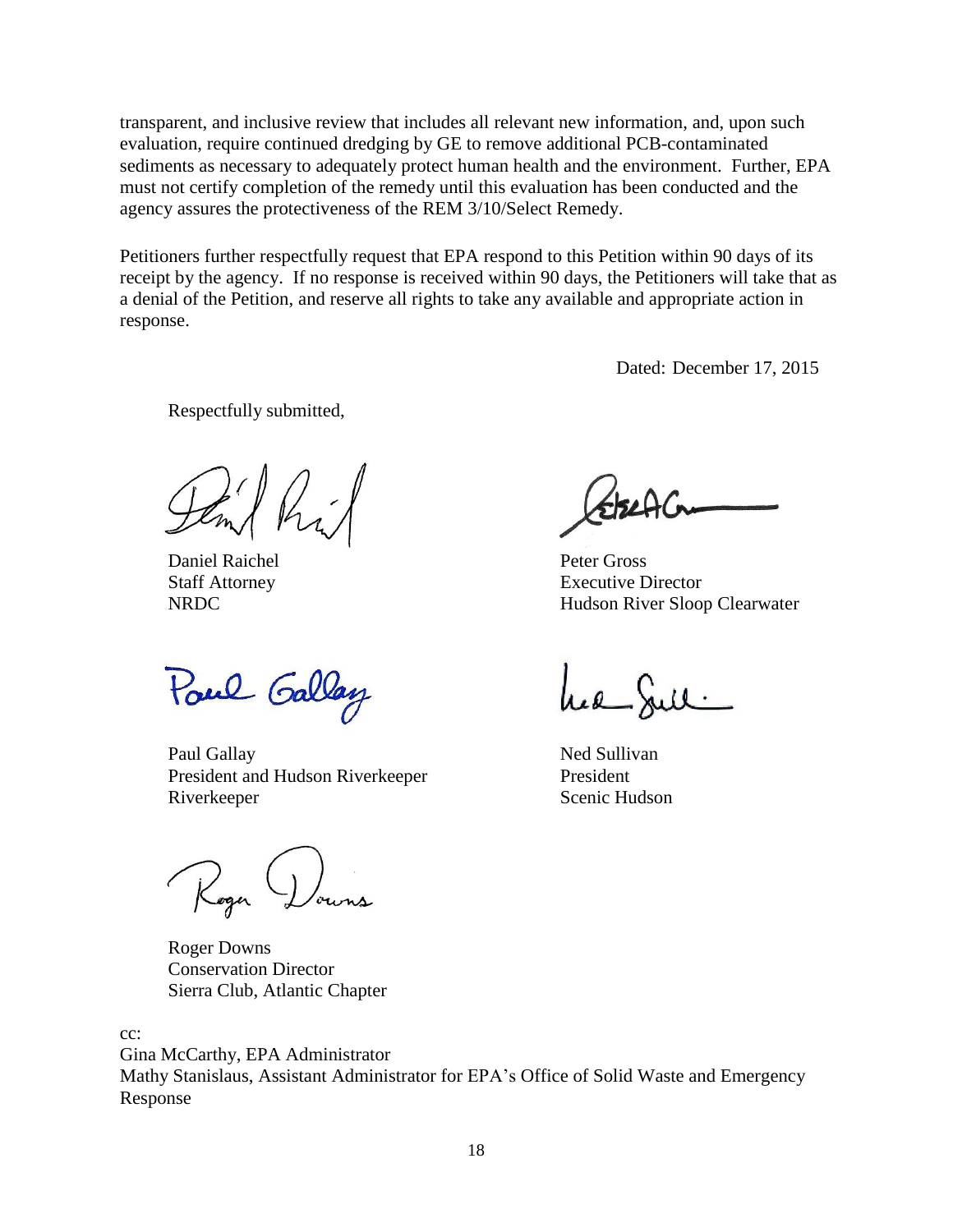#### **EXHIBIT A**

Petitioner **Hudson River Sloop Clearwater, Inc.** ("Clearwater") is a 501[c][3] not-forprofit corporation with its offices located at 724 Wolcott Ave Beacon, NY 12508. Clearwater is a member-supported environmental education organization with approximately 5,000 active members, many of whom reside in the Hudson Valley. Clearwater operates the Hudson River Sloop known as "Clearwater," through which it provides environmental education and experience for tens of thousands of New Yorkers. The organization is dedicated to, among other things, protecting and cleaning up the Hudson River and educating the public, including young people, about the unique environmental resources of the River and the Hudson River Valley. Clearwater was instrumental in supporting the passage of the Clean Water Act, and over the years, along with the other petitioners, has led the public effort to clear the Hudson of PCB contamination and restore the environmental and economic health of the River. Clearwater's members regularly enjoy the Hudson River.

Petitioner **Natural Resources Defense Council, Inc.** ("NRDC") is an international, nonprofit membership organization headquartered in New York, and committed to the preservation, protection, and defense of the environment, public health, and natural resources. With over 30,000 members in New York State, NRDC has been active since its founding in 1970 on environmental and land use issues affecting New York's local communities—including watershed protection, brownfields redevelopment, and smart growth and zoning. NRDC has also been a key advocate for the cleanup of PCBs from the Hudson River for more than four decades. Thousands of NRDC members live near the Hudson River and thousands more regularly visit, work, and play along it.

1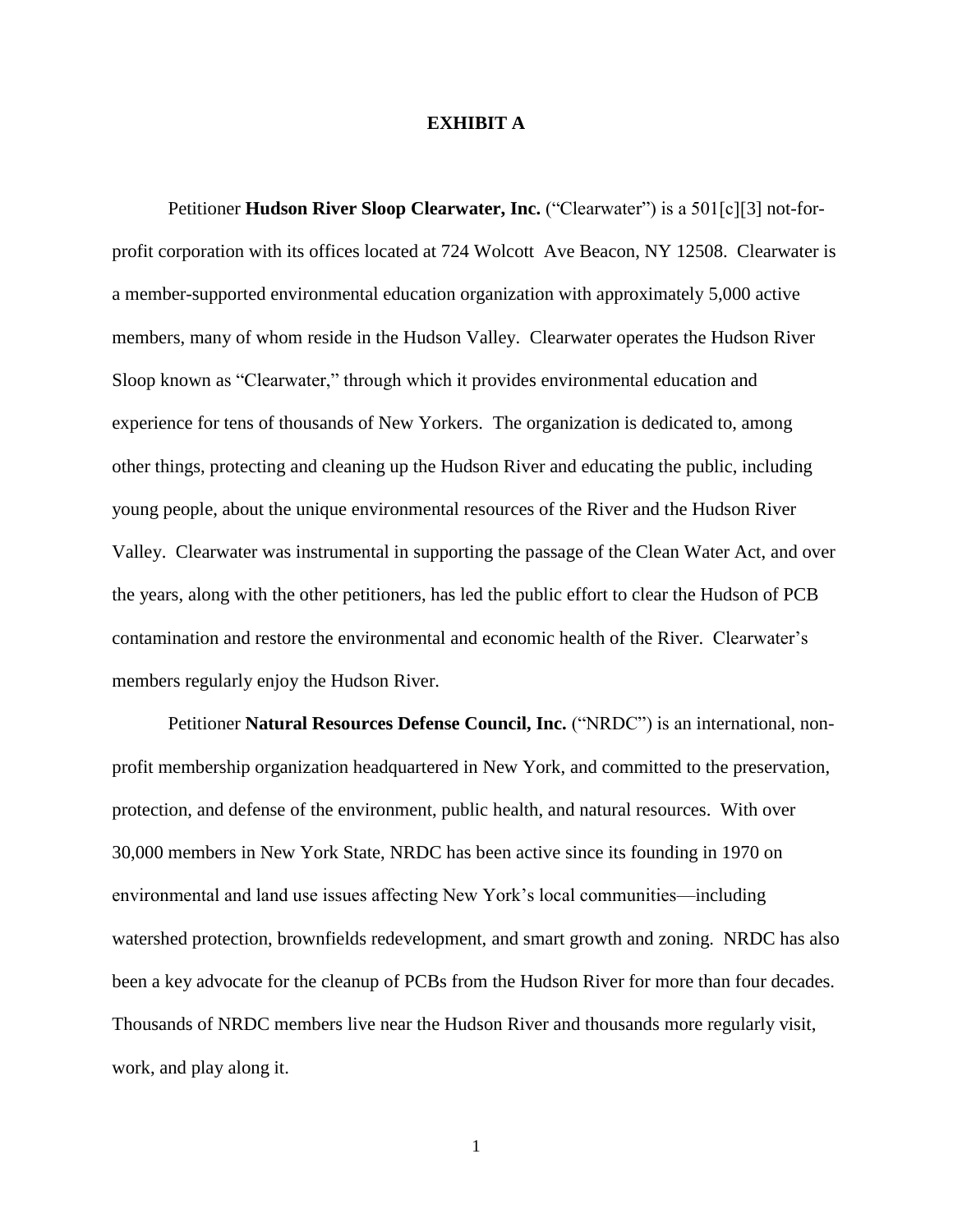Petitioner **Riverkeeper, Inc.** ("Riverkeeper") is a 501(c)(3) not-for-profit corporation with its offices located at 20 Secor Road, Ossining, New York 10562. Riverkeeper is a membersupported watchdog environmental organization with approximately 4,000 active members, many of whom reside in the Hudson Valley. Riverkeeper is dedicated to, among other things, defending the Hudson River and its tributaries, protecting and restoring the unique environmental resources of the Hudson River and the Hudson River Valley, and fostering proper management of such environmental and natural resources. Over the years, Riverkeeper, along with the other Petitioners, has led the public effort to clear the Hudson of PCB contamination and restore the environmental and economic health of the River. Riverkeeper's members regularly enjoy the Hudson River for various recreational, educational, and other such purposes and can be expected to continue to use the river for such purposes in the future.

Petitioner **Scenic Hudson, Inc.** is a regional, non-profit membership organization headquartered in Poughkeepsie, New York, and committed to the preservation, protection, and defense of the environment, public health, and economic sustainability of the Hudson River Valley. Scenic Hudson works to protect and restore the Hudson River as an irreplaceable national treasure and a vital resource for residents and visitors. A crusader for the Valley since 1963, today it is the largest environmental group focused on the Hudson River Valley. Scenic Hudson combines land acquisition, support for agriculture, citizen-based advocacy and sophisticated planning tools to create environmentally healthy communities, champion smart economic growth, open up riverfronts to the public and preserve the valley's inspiring beauty and natural resources. To date Scenic Hudson has created or enhanced more than 65 parks, preserves and historic sites up and down the Hudson River and conserved over 35,000 acres. Scenic Hudson has over 25,000 supporting members, most of whom reside in the counties

2